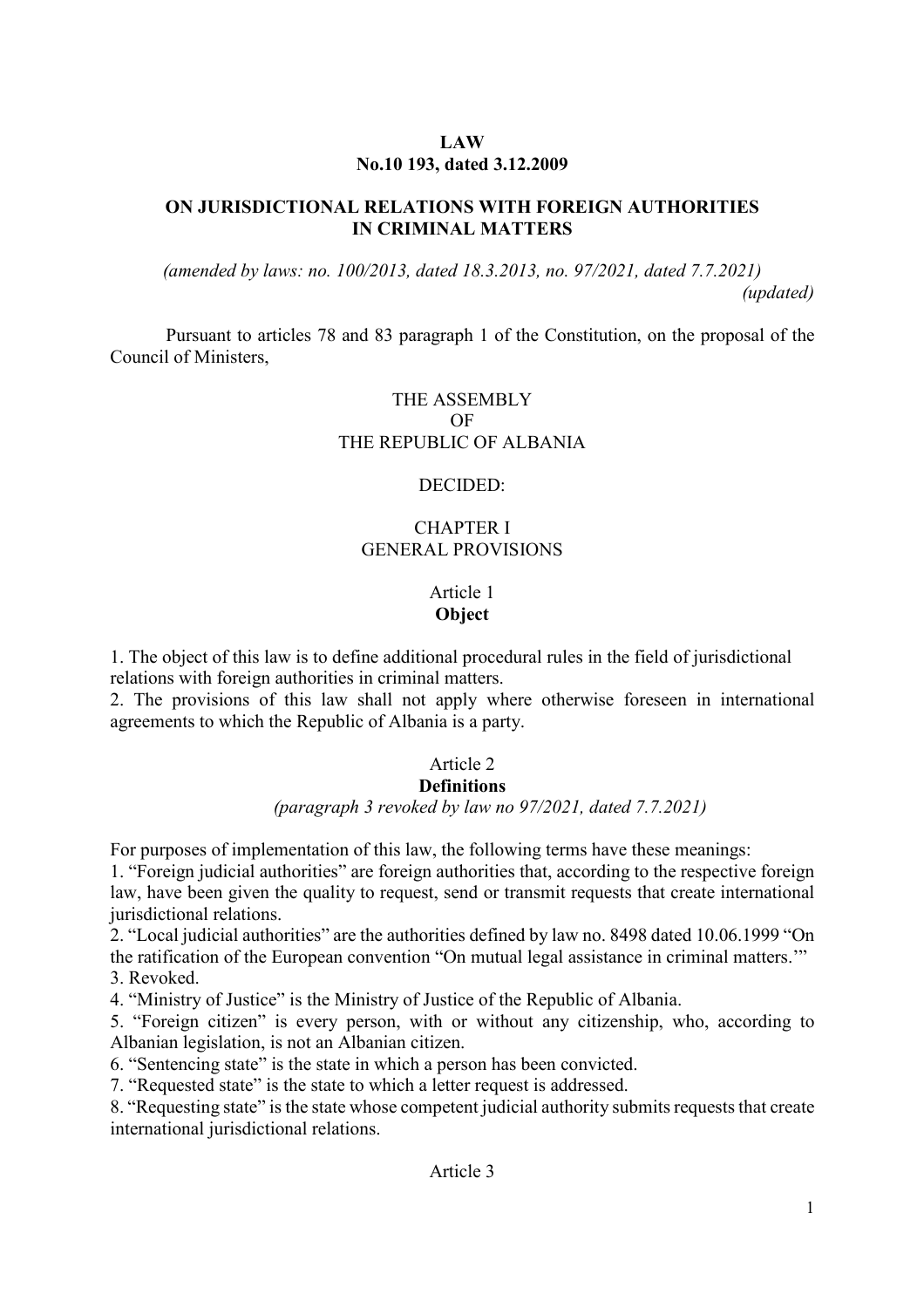# **Scope of application**

The provisions of this law are applicable:

a) to proceedings related to criminal offences that, at the moment of submission of the request, fall under the jurisdiction of judicial authorities of the requesting state or in the Republic of Albania;

b) to proceedings falling under the jurisdiction of the European Court of Human Rights or other international courts which jurisdiction is acknowledged by the Republic of Albania.

# Article 4

## **Types of requests**

#### *(amended by law no. 97/2021, dated 7.7.2021)*

Requests that create international jurisdictional relations in conformity with this law are:

- a) "Letter rogattories" including service of process , requests to take evidence, as well as other acts or information, printed or saved in any other form, recognized by the Albanian legislation, during a criminal proceeding.
- b) Extradition;
- c) Execution of foreign criminal judgments as well as execution of Albanian criminal judgments abroad;
- ç) transfer of criminal proceedings;
- d) transfer of convicted persons;
- dh) joint investigation teams;

e) other requests foreseen in international agreements to which the Republic of Albania is a party.

#### Article 5

#### **General rules on the request**

*(amended third sentence par 3 by law no. 100/2013, dated 18.3.2013, amended words in par 1 and amended par 3 by law no. 97/2021, dated 7.7.2021)* 

1. A letter request of local judicial authorities shall be submitted in writing and unless otherwise foreseen by this law, it shall contain:

a) the authority that has submitted the letter request, the name of the requested state and, where possible, the designation of the authority to which the letter request is addressed;

b) a precise definition of the type of request that creates international jurisdictional relations, the reasons for submitting the letter request and the legal basis;

c) a description of the criminal proceedings that is being conducted;

ç) a description of the criminal fact, indicating the time and place, the legal qualification of the criminal offence, as well as a copy of the text of the domestic legal provisions applied;

d) general personal information, including the citizenship of the person who referred to in the object of the letter request, as well as his position in the criminal proceedings;

dh) the acts that are attached to the letter request, if any, also given in a list;

e) a declaration of whether the case is urgent and the time period within which execution is necessary, along with the reasons of the urgency or the time period;

ë) other information that may be relevant for the procedure of execution of the letter request.

2. A letter request of the foreign judicial authorities and the attached documents, unless they are accompanied by a copy in the Albanian language, shall be translated by the Ministry of Justice.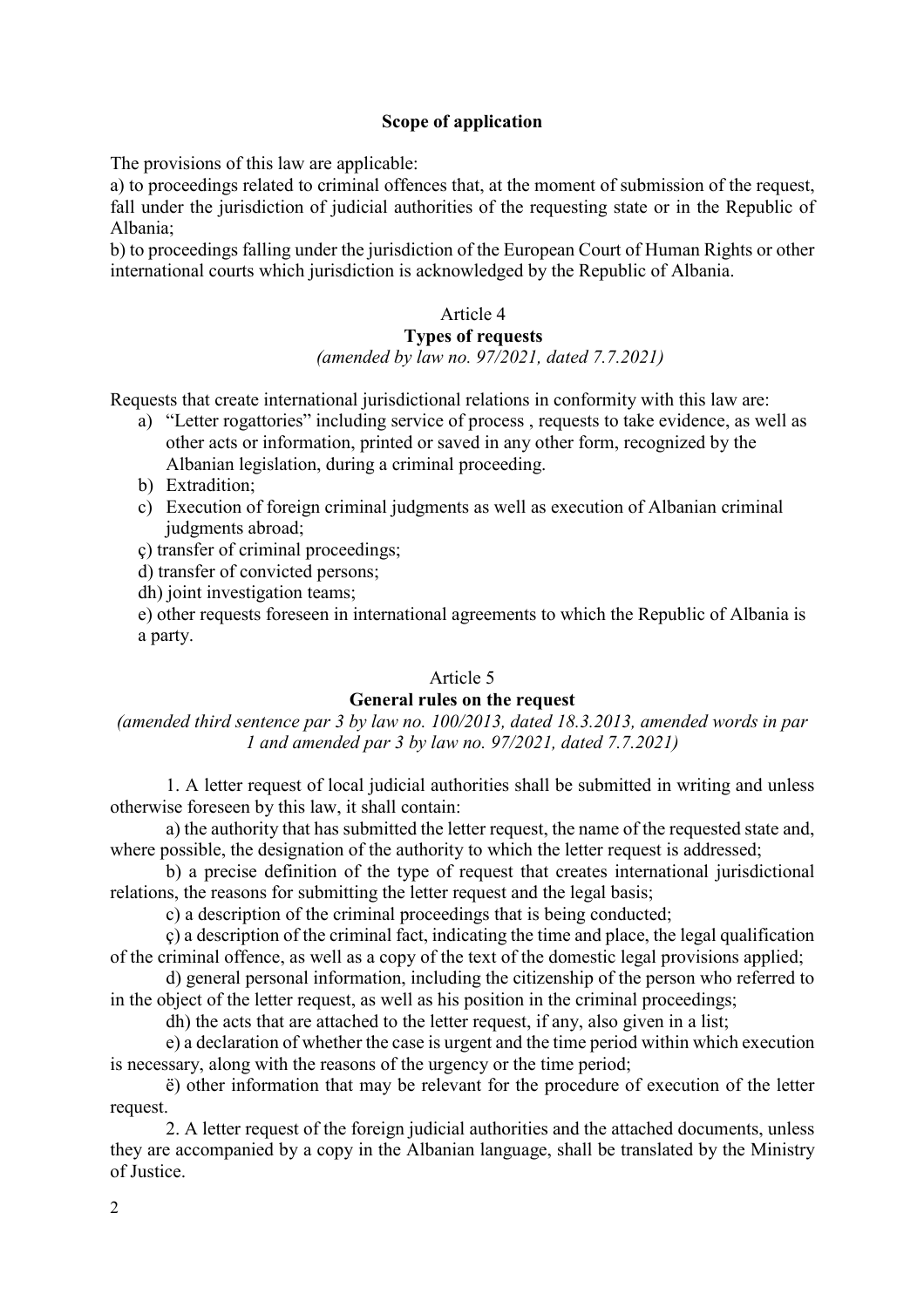3. A letter request is submitted by the local judicial authorities signed and sealed, and accompanied by a translation into the language of the country to which the letter request, translated by the Ministry of Justice, is addressed. In urgency cases, translation is done by the competent prosecution or court through official translators. Where a foreign state has specified that it accepts letter requests in another language, the Ministry of Justice or, in urgency cases, the local judicial authority may submit the request in the agreed language. Translation costs are included in prepaid procedural costs according to article 485 of the Code of Criminal Procedure. More detailed rules about the form of the letter request, the procedure and the translation of the acts are regulated by joint instruction of the Minister of Justice, the Prosecutor General and the heads of the Special Prosecutor's Office.

4. If deemed necessary, a local judicial authority may make additions to the letter request in conformity with the requirements of this article.

5. A letter request is delivered through the postal service, diplomatic courier. It may also be delivered through other appropriate technical means, but provided that receipt of delivery is confirmed.

6. The local judicial authorities execute letter requests without delay.

# Article 6

## **Central authority**

#### *(amended words in par 1 and par 2 by law no. 97/2021, dated 7.7.2021)*

1. A letter request of the local judicial authorities is transmitted to the foreign judicial authorities through the Ministry of Justice, unless otherwise foreseen in the legislation in force. If the Ministry of Justice finds that the letter request does not meet with conditions of article 5 of this law, it shall return it to the local judicial authority to fill in the gaps.

2. In case of urgency, the local judicial authorities may transmit letter requests directly, unless otherwise foreseen in the domestic legislation. If letter requests are transmitted directly, the local judicial authority notifies the Ministry of Justice simultaneously.

3. The letter requests of foreign judicial authorities are transmitted to the local judicial authorities through the Ministry of Justice, unless otherwise foreseen in the domestic legislation.

# Article 7

# **Transmittal of the request to the competent authority**

*(amended par 1 by law no. 97/2021, dated 7.7.2021)* 

1. The Ministry of Justice transmits the foreign letter request after assessing the conditions defined in the legislation in force. The letter request is transmitted to the competent prosecutor's office of general jurisdiction, through the Prosecutor General or where appropriate, the Special Prosecutor's Office.

2. If the local judicial authority is competent for the execution of one or more of the requested actions, it may proceed with the execution of all the actions, if appropriate.

3. Where a local judicial authority receiving a letter request has no competence for its execution, it shall transmit the letter request without delay to the competent local judicial authority and notify the Ministry of Justice simultaneously.

#### Article 8 **Refusing letter requests**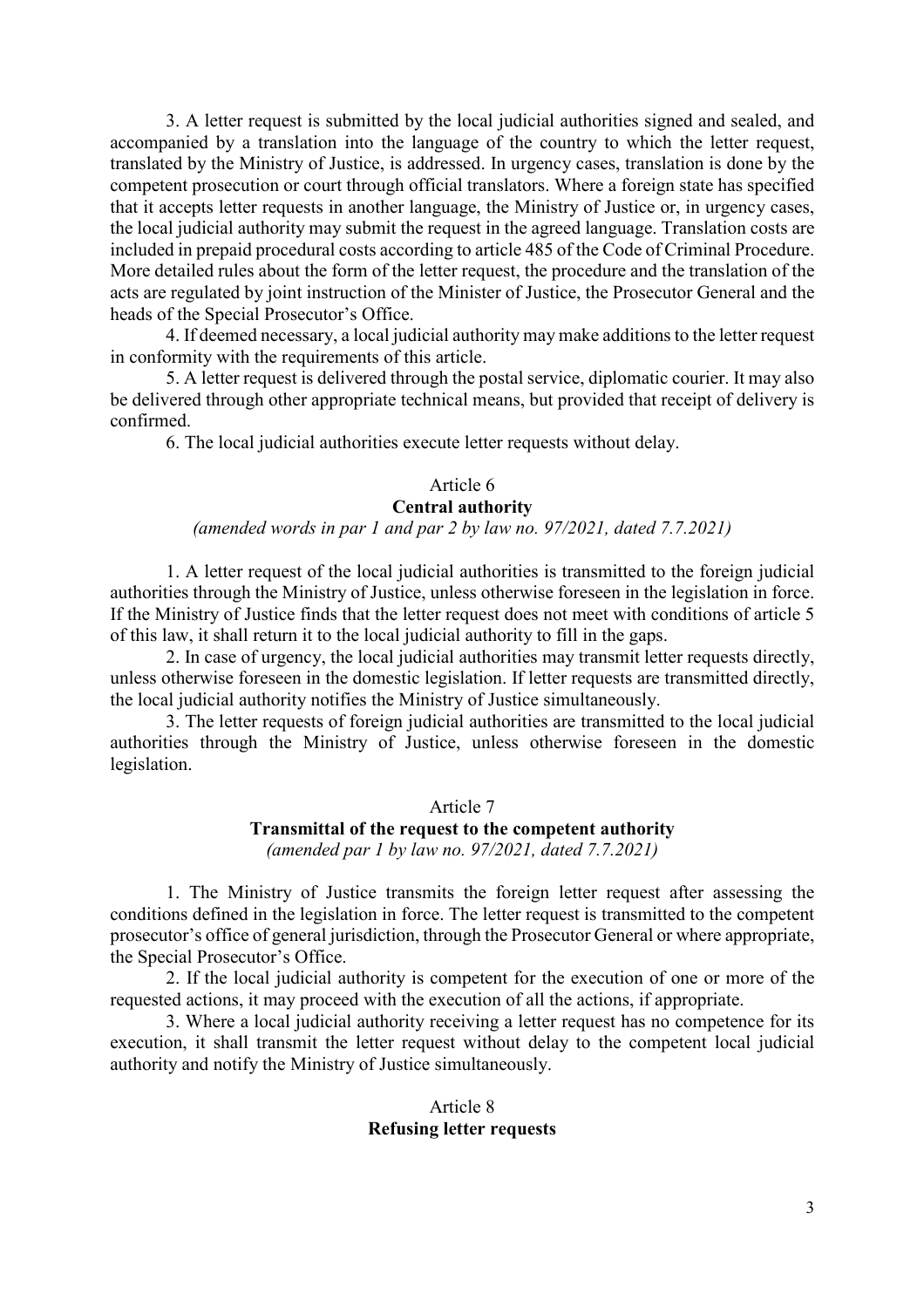1. The Ministry of Justice and the local judicial authority act on the letter request if the conditions defined in the domestic legislation are met.

2. Such authorities may also refuse letter requests foreseen in article 4, par 2 of this law even for other reasons provided by law.

3. The Ministry of Justice and the local judicial authority in the case of criminal offences against humanity or other values protected by international law, attempts and also complicity to commit them, may not refuse a letter request on the grounds that it constitutes political criminal offence.

4. The decision refusing a letter request contains the reasons of refusal and the legal basis.

## Article 9 **Reciprocity**

1. A letter request of a foreign judicial authority is accepted if it contains guarantees of reciprocity given by the requesting state, which include the expectation that this state shall execute a similar letter request addressed by the local judicial authorities.

2. Notwithstanding paragraph 1 of this article, the Ministry of Justice may act on the letters rogatory even in the absence of express guarantees of reciprocity

#### Article 10 **Notices**

1. Upon the request of a foreign judicial authority, the proceeding local judicial authority notifies of the beginning of execution of the letter request, except when the execution is immediate.

2. If the letter request is not executed within the time period requested in the letter request and this entails consequences in the proceeding conducted by the foreign judicial authority, the proceeding local judicial authority notifies the foreign judicial authority as to when it is possible for the letter request to be executed.

3. According to this article notice to the foreign judicial authority is given through the Ministry of Justice.

## Article 11

# **Completing letter requests and impediments to their execution**

1. If a foreign letter request does not contain the necessary information for its execution, the Ministry of Justice notifies the foreign judicial authority to complete it, without transmitting it to the prosecution authority. The letter request is transmitted by the Ministry of Justice after its completion by the foreign judicial authority.

2. If a letter request may by executed partially or conditionally, the Ministry of Justice even ex officio, shall notify the requesting state and give it the possibility to give its opinion or to complete the request.

3. The requests of paragraph 1 and 2 of this article may also be submitted by the proceeding local judicial authority if so deemed upon receipt of the acts. Such requests are submitted directly to the authority of the requesting state, while the Ministry of Justice is notified at the same time.

# Article 12 **Confidentiality**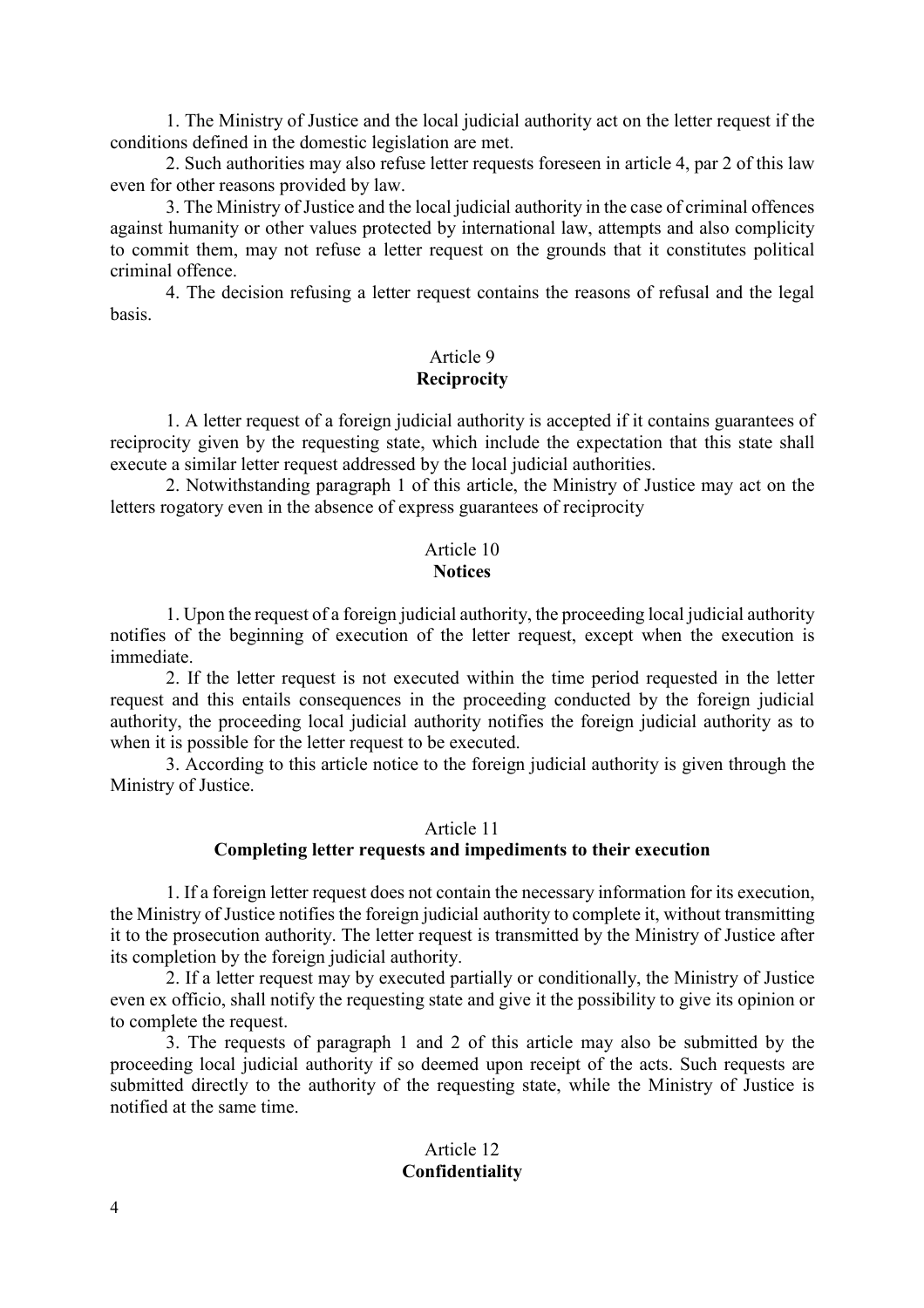#### *(amended par 1 by law no. 97/2021, dated 7.7.2021)*

1. The Ministry of Justice and the competent local judicial authority shall, upon the request of a foreign judicial authority, apply the rules on keeping state and investigation secrecy concerning protection of information given in the letter request, according to the legislation in force.

2. If the requirement referred to in paragraph 1 of this article cannot be fulfilled, the Ministry of Justice or the local judicial authority notifies the foreign judicial authority within five days.

## Article 12/1 **Personal data protection**  *(added by law no. 97/2021, dated 7.7.2021)*

The Ministry of Justice and the competent local judicial authority apply the legislation in force on personal data protection.

## CHAPTER II LETTERS ROGATTORY

## Article 13 **Types of letters rogattory and scope of application**

1. The types of letters rogatory are:

a) service of summons to the person under investigation, defendant, witness, expert, convicted person or other parties in criminal proceedings;

b) service of orders, decisions of judicial authorities and other necessary documents related to criminal proceedings in the requesting state;

c) measures for securing the property for purposes of a criminal proceeding;

ç) examining a person under investigation, defendant, convicted person, witness and expert, even though the holding of hearings by means of telephone and audio-visual connections;

d) temporary transfer of detained persons for the purpose of examining them;

dh) other investigative actions that are not prohibited by law.

2. In addition to cases of criminal proceedings foreseen in article 3 of this law, the letters rogatory of foreign judicial authorities are executed in administrative proceedings if a decision rendered upon their completion may be appealed against before a court of criminal jurisdiction. This rule applies to the extent provided by international agreements binding on the Republic of Albania.

#### Article 14

#### **Actions for execution of letters rogattory**

*(par 1 amended and words added to par 2 by law no. 97/2021, dated 7.7.2021)* 

1. The Ministry of Justice, within 10 days, shall transmit the acts to the prosecutor's office of general jurisdiction through the Prosecutor General, or, as appropriate, to the Special Prosecutor's Office.

2. The district prosecutor or the prosecutor of the Special Prosecutor's Office submits to the court the request to dispose of the execution of the letter by means of a decision, according to the rules of the Code of Criminal Procedure. Such rule does not apply where otherwise foreseen in international agreements to which the Republic of Albania is a party.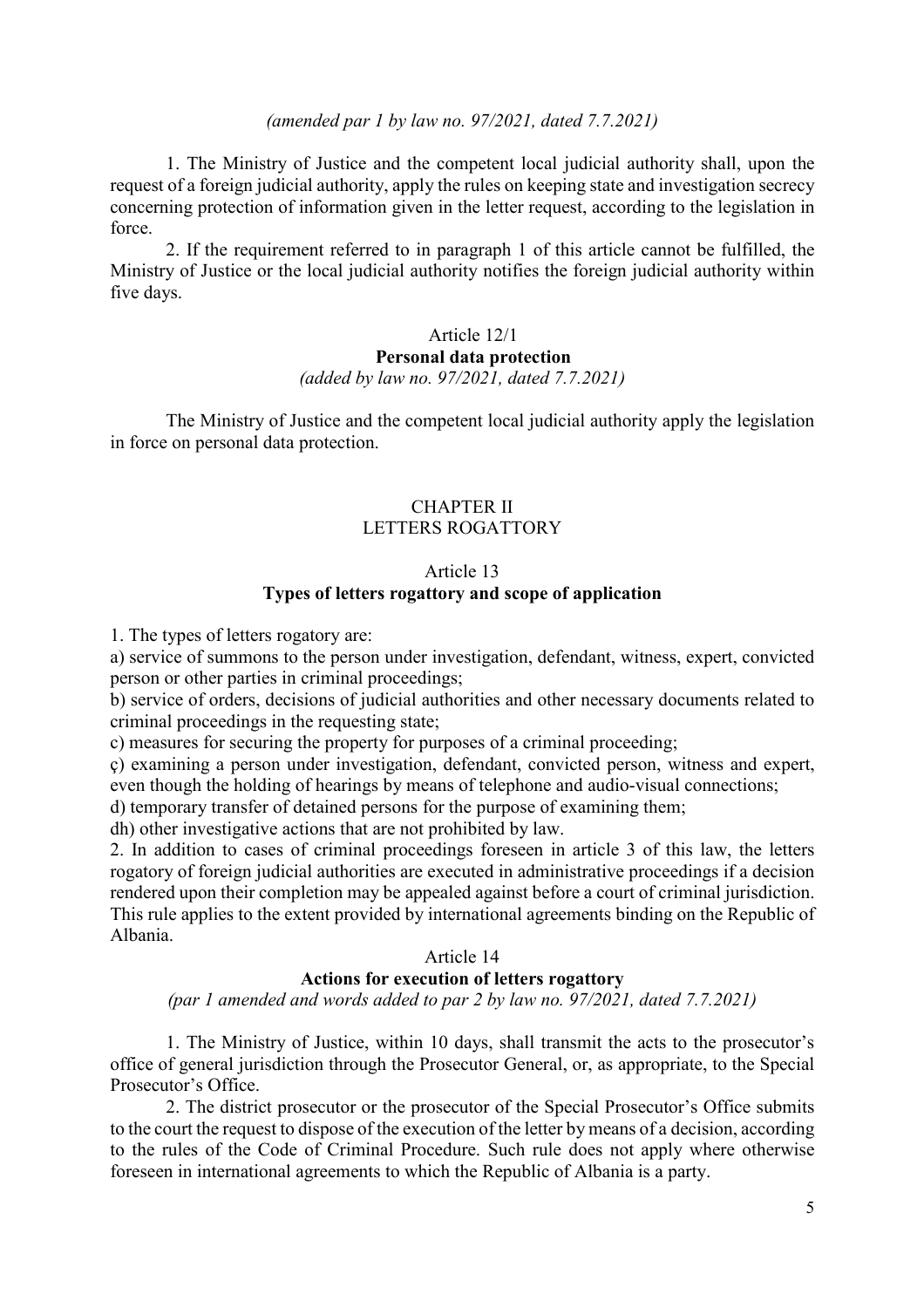### Article 15 **Direct transmission of letters rogattory**

1. Letters rogatory, apart from the ways of transmission of requests foreseen in articles 6 and 7 of this law and only for the purposes of this chapter, may be transmitted even directly through the local and foreign judicial authorities, in urgent cases.

2. In this case, the local judicial authority sends, at the same time, a copy of these letters rogatory to the Ministry of Justice.

3. This article does not apply in the case of letters rogatory foreseen in article 13, par 1, letter "d" of this law.

#### Article 16 **Presence of foreign judicial authorities in taking of evidence**

1. The local judicial authority, upon the explicit request of the foreign judicial authority, gives information on the time and place of execution of letters rogatory.

2. The court may allow representatives of foreign judicial authorities to participate in the taking of evidence and address questions to the person who is being interviewed, according to the rules of the Code of Criminal Procedure.

## Article 17 **Special procedure**

If the foreign judicial authority requests, through the letter rogatory, that special requirements be met, concerning the form and procedure, the local judicial authority acts to execute it, in line with these requirements, provided that the requirements do not contradict the fundamental principles of public order of the Republic of Albania.

# Article 18 **Proof of service**

The local judicial authorities shall record the service requested by foreign authorities in line with the rules on service foreseen in the Code of Criminal Procedure.

## Article 19 **Inviolability of the summoned person**

1. Where the person, who is the subject of the service of summons to proceedings in Albania, fails to act in line with the writ of summons, issued by the requesting state, no binding coercive measure or criminal sanction may be imposed against him.

2. If the local judicial authorities summon a witness or expert whose residence place or domicile is abroad, that person, during the stay in Albania, shall not be subjected to any criminal proceedings for an offence committed before entry into the Albanian territory nor shall he be subjected to serving a criminal sentence ordered by local judicial decision, before his appearance.

3. Paragraph 2 of this article shall not apply to the witness or expert who, despite being given the chance, has not left the country within 15 days of notice that his presence is no longer needed. This time period does not include the period during which the witness or expert could not leave the Albanian territory for documented lawful reasons.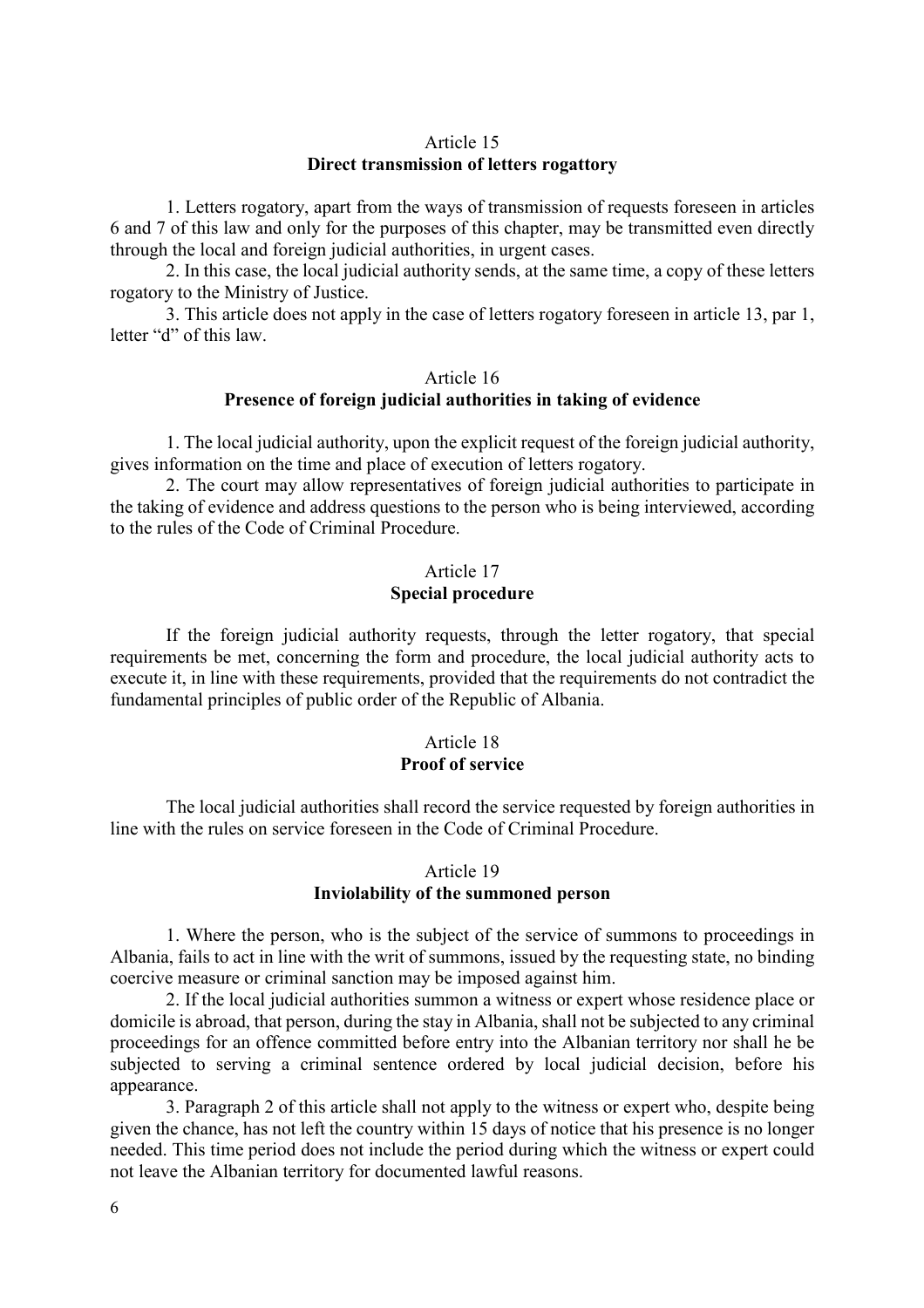#### Article 20

## **Hearings through telephone or audiovisual connection**

1. The local judicial authorities may address a request to foreign judicial authorities for distant questioning of a witness or expert located outside the state, through telephone or audiovisual connections.

2. The request addressed to a foreign judicial authority for the holding of a hearing through telephone or audio-visual connection in addition to the information provided by paragraph 1 of article 5 of this law must contain:

a) the designation of the local judicial authority and the name of persons that will direct the hearing;

b) the reasons why it is not possible for the witness or expert to appear in person.

3. The local judicial authorities execute foreign letters rogatory which object is the holding of hearings through telephone or audiovisual connections where:

a) it is not desirable or possible for the witness or expert to appear in person before the foreign judicial authorities, and also they have given their consent for the hearing to take place in this form;

b) the competent court has approved the request of the requesting state for the hearing to take place in this form.

4. The distant questioning of witnesses or experts is done by the local judicial authorities while observing the rules of international agreements and the provisions of the Code of Criminal Procedure.

#### Article 21

## **Temporary transfer of detained persons**

1. Where a foreign judicial authority summons a person detained in Albania for questioning, he may be transferred temporarily to the requesting state.

2. The Minister of Justice shall decide on the temporary transfer of the person if the requesting state guarantees the protection and the return of the person within a defined time period.

3. The transfer is refused where:

a) the detained person does not give consent. If the detained person has given his consent, such consent is irrevocable;

b) it may extend his detention period;

c) there are other fundamental reasons for not transferring him.

4. The transfer may be postponed if the presence of the detained person is necessary in criminal proceedings being conducted by local judicial authorities.

5. Where a third state is requested to transfer a detained person through the Albanian territory, his transit is allowed if he is not an Albanian citizen.

6. The Interpol Office, in cooperation with the homologous authority of the requesting state takes technical measures to surrender the detained person and immediately notifies the Ministry of Justice of the place and date of surrender of the person transferred temporarily. The transferred person is surrendered from the Interpol Office, which immediately notifies the Ministry of Justice and the Prosecutor General.

7. The period of detention in the requesting state is calculated within the extent of punishment served in Albania.

8. The rules foreseen in this article are also applicable to a person detained in the Albanian territory or transferred to serve a sentence given by the requesting state, where his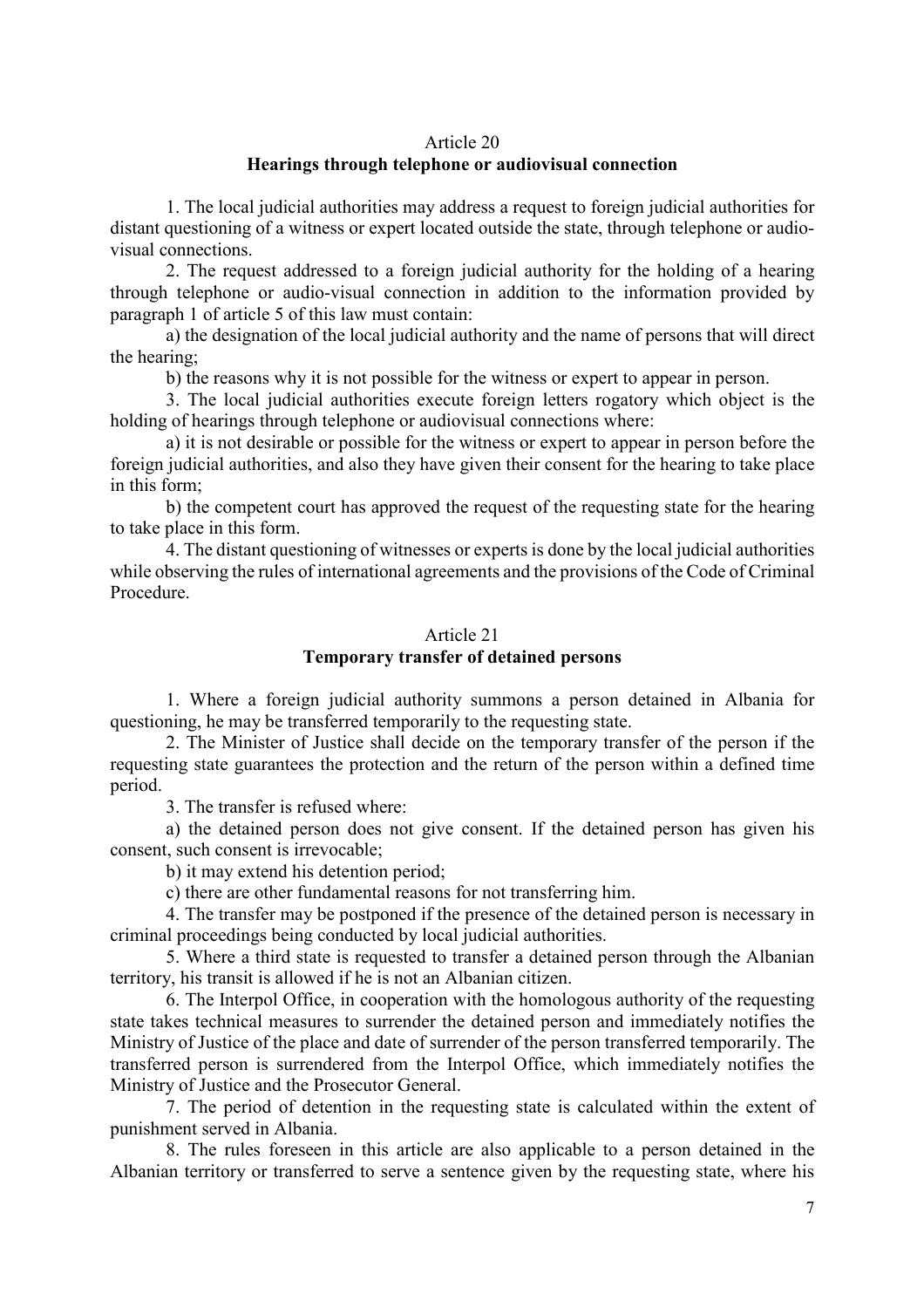attendance in person has been requested for purposes of reviewing a decision from the requesting state.

# Article 22 **Search and seizure of objects**

1. Upon the request of foreign judicial authorities, a local judicial authority may decide to allow the search of places or the seizure of objects that may be confiscated which are located in the territory of the Republic of Albania in connection with the facts specified in the letter rogatory. The decision may be appealed within 10 days from the day following receipt of knowledge according to the rules of the Code of Criminal Procedure.

2. The competent local judicial authority conducts the search and seizure in compliance with the rules of the Code of Criminal Procedure.

3. Where a third party, that has acquired the rights in good faith, a state authority or an aggrieved party whose residence or domicile is in Albania claims ownership of the objects, documents or proceeds, the objects foreseen in paragraph 1 of this article shall be delivered only if the foreign judicial authority guarantees their return at the end of the proceedings in connection with the evidence.

4. Their delivery may be postponed for as long as the objects, documents or proceeds are necessary for the criminal proceedings initiated in Albania.

# Article 23 **Delivery of seized objects**

1. To execute the letter rogatory, the seized objects are delivered to the foreign judicial authority upon its request, in order to be confiscated or restituted to the lawful owner.

2. Such objects include:

a) objects used for the commission of a criminal offence;

b) objects deriving from the commission of a criminal offence or equally equivalent;

c) proceeds from a criminal offence or equally equivalent;

ç) other objects given for the purpose of inciting the commission of a criminal offence as well as compensation for a criminal offence.

3. The objects or proceeds may be kept permanently in Albania if:

a) the owner's residence or domicile is in the Republic of Albania;

b) the Albanian state authorities have serious claims about the objects or proceeds;

c) the person, who has not taken part in the commission of a criminal offence and whose claims are not guaranteed by the requesting state proves that he has acquired the right over those objects and proceeds in good faith, and also the persons' residence is in Albania.

## Article 24

# **Postponing the execution of requests**

1. A local judicial authority may postpone or condition the execution of requests if it may affect the conduct of criminal proceedings initiated by local judicial authorities.

2. The local judicial authority notifies the foreign judicial authority, by declaring the reasons for it being postponed or conditioned. If notice is given directly to the foreign judicial authority, the local judicial authority informs the Ministry of Justice simultaneously.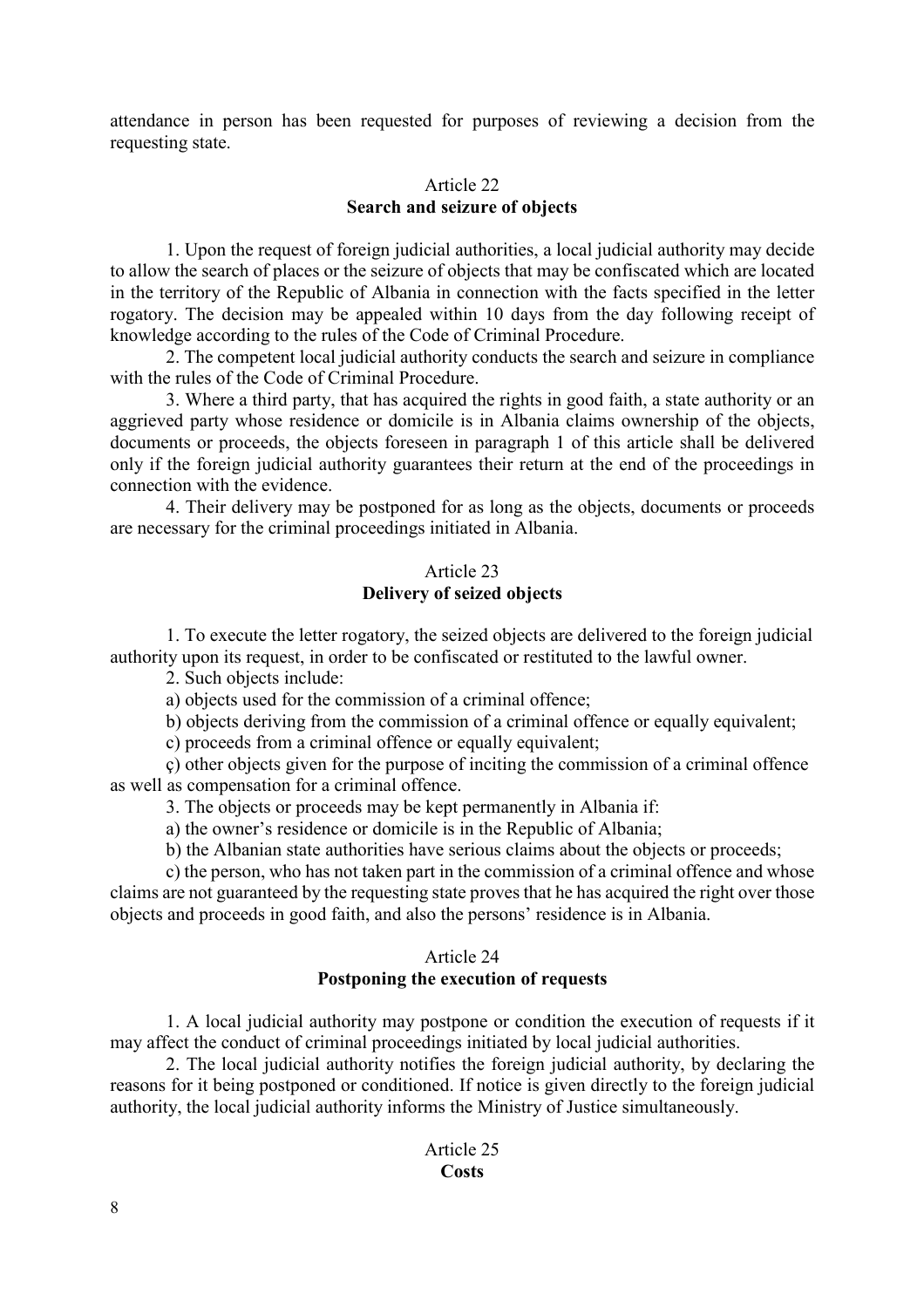1. The Albanian state, through the Minister of Justice, may waive the reimbursement of costs incurred for the execution of letters rogatory from the requesting state.

2. The costs incurred for the execution of local letters rogatory are paid by the local judicial authority requesting the letter rogatory.

3. A witness or expert who appears for the purpose of execution of a letter rogatory of local judicial authorities has the right of reimbursement of board and lodging expenses, which are noted as procedural costs in line with the Code of Criminal Procedure.

4. If the object of the letter rogatory of the local judicial authority is to summon an expert to give testimony, then the local judicial authority may deposit in advance a sum to cover costs for the expert's testimony where this is explicitly requested by the foreign judicial authority.

5. The letters rogatory of local juridical authorities in the cases of paragraph 2 and 3 of this article show the payable and reimbursable costs. At the written request of the summoned persons, they are paid in advance a sum to cover the costs.

6. The local judicial authorities do not pay the costs for execution of foreign letters rogatory for:

a) travel and stay of persons summoned to be questioned or to conduct a procedural action;

b) temporary transfer of detained persons;

c) holding of hearings through telephone or audio-visual connections;

ç) storing or administering of evidence or objects;

d) conduction of procedural actions requiring high or extraordinary costs.

#### Article 26

## **Preliminary measures**

Upon the request of the foreign judicial authorities and in conformity with the domestic legislation, a local judicial authority takes preliminary measures for preserving evidence, objects that may be confiscated, the actual situation or for protecting the lawful interests at risk.

#### Article 27 **Data transmission without request**

1. The local judicial authorities even *ex officio* transmit to foreign judicial authorities the information related to criminal offences, which is gathered during criminal proceedings, if they assess that transmission of such information may be useful for the initiation of criminal proceedings or for the submission of a request for legal assistance from the foreign state. Such information is transmitted if it does not preclude the progress of criminal proceedings in Albania, in compliance with the conditions of reciprocity.

2. The competent local judicial authority may request that the foreign judicial authorities that have received the information mentioned in the first paragraph of this article, provide information about the measures taken in connection with the transmitted information. Moreover, the competent local judicial authority may set other conditions related to the use of this information in the state to which information has been transmitted.

#### Article 28

## **Transmitting information about prosecuted or convicted foreign national**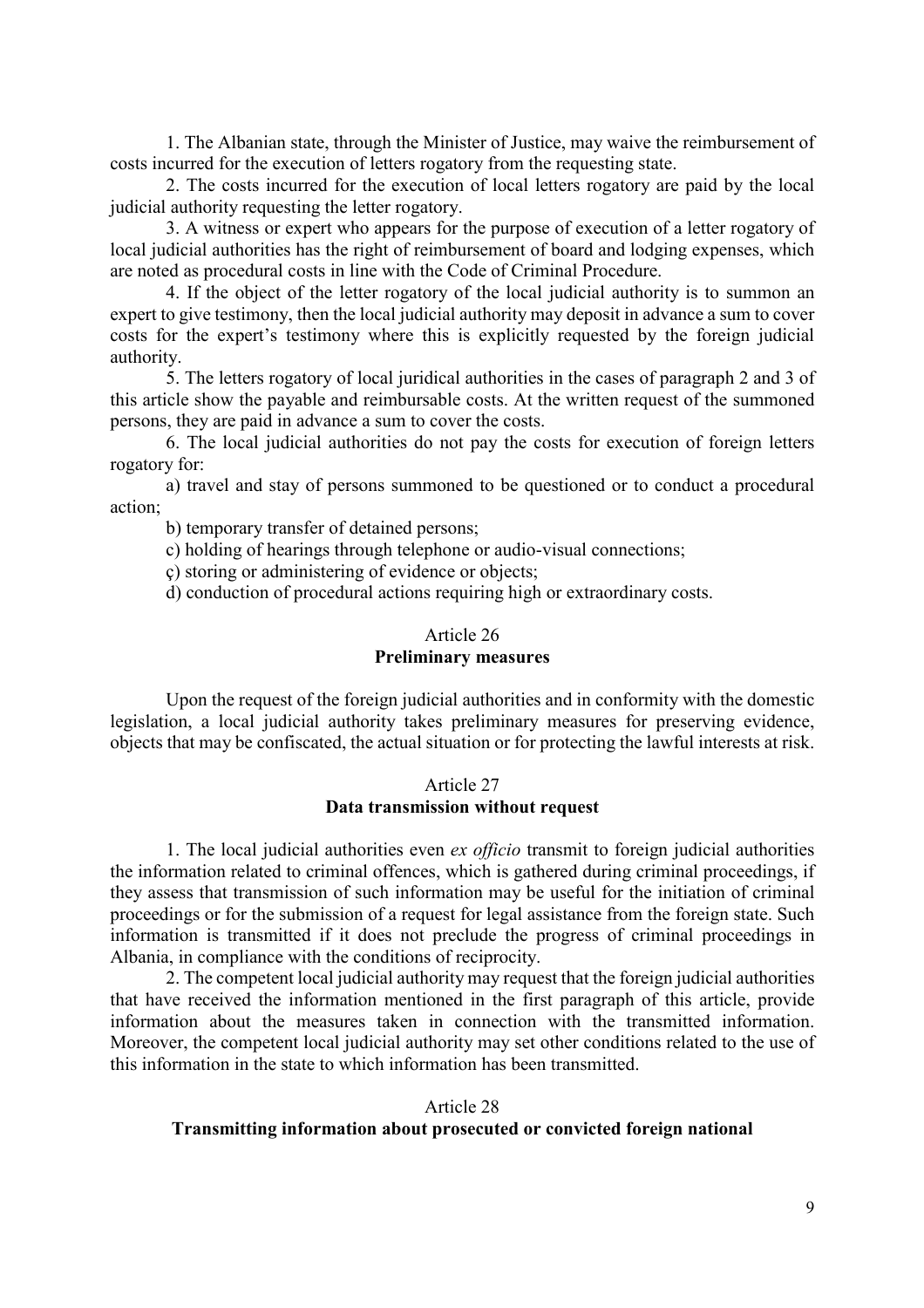1. The Ministry of Justice sends to the foreign judicial authorities, every three months, information about the final criminal judgements rendered against nationals of those states. Such information is extracted from the criminal records registry.

2. Upon the request of the competent foreign judicial authorities, the Ministry of Justice transmits an abridged version of the final criminal judgement or a criminal record certificate.

3. Upon the request of a foreign state, the Ministry of Justice may transmit information about persons who are citizens of the requesting state and who are subjects of a criminal proceeding initiated in the Republic of Albania. To fulfil such request, the Ministry of Justice cooperates with the Prosecutor General.

#### Article 29

#### **Electronic criminal records registry of citizens convicted abroad**  *(amended by law no. 97/2021, dated 7.7.2021)*

1. The Ministry of Justice administers the electronic criminal records registry of citizens convicted abroad.

2. The electronic criminal records registry of citizens convicted abroad contains information about every criminal judgement rendered abroad against Albanian citizens, foreign citizens or stateless persons, whose permanent residence is in the Albanian state.

3. Every diplomatic mission in a foreign state, and also every other public authority that becomes aware of a sentence given by final foreign court decision against an Albanian citizen, foreign citizen or stateless person, whose permanent residence is in the Albanian state shall enter information into the database of the electronic criminal records registry of citizens convicted abroad.

4. The database referred to in this article interfaces with the database of the local judicial and prosecution system and also the system of foreign jurisdictional authorities based on mutual cooperation agreements.

5. The Council of Ministers adopts detailed rules on the primary and secondary data recorded in the registry, rules on interface with other state databases, as well as the access level of the interested subjects into this database.

#### Article 30 **Notifications about legislation**

1. The Ministry of Justice, upon the request of local judicial authorities, receives the text of legislation in force in other states, as well as information about special legal questions, if needed.

2. The Ministry of Justice transmits the text of domestic legislation or information about special legal questions to foreign judicial authorities upon request.

#### CHAPTER III EXTRADITION

# SECTION I OUTGOING EXTRADITION *(title of section amended by law no. 97/2021, dated 7.7.2021)*

Article 31 **Applicable law**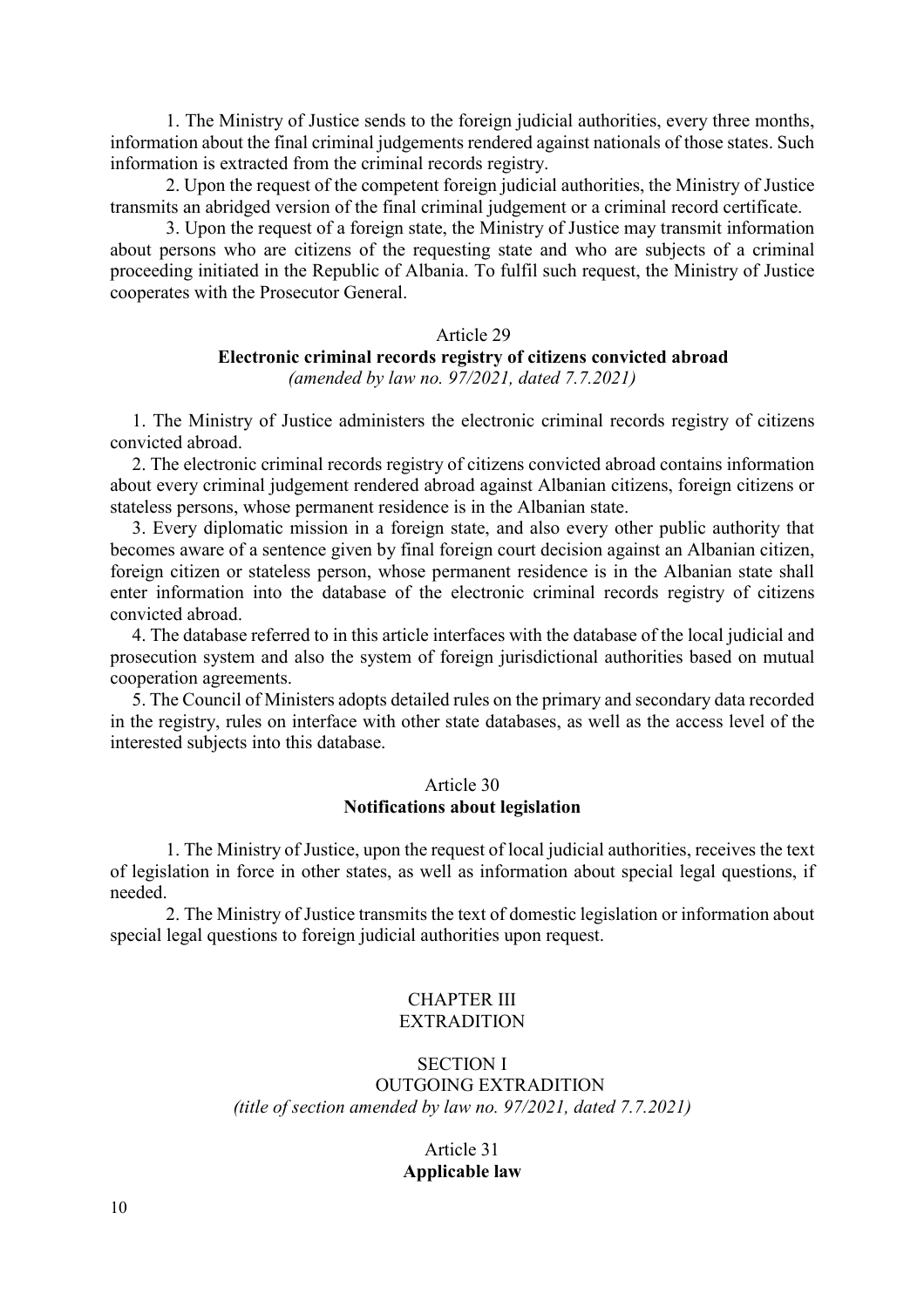A person under investigation, a defendant or a convicted person is surrendered to a foreign state according to this law, the rules of the Albanian legislation and the international agreements to which the Republic of Albania is a party.

#### Article 32

## **Conditions for extradition**

*(letter "d" amended by law no. 97/2021, dated 7.7.2021)* 

In addition to the conditions provided for in the Criminal Code and the Code of Criminal Procedure, extradition of a person to a foreign state is granted if the following conditions are met as well:

a) the Albanian legislation foresees that the criminal offence for which the foreign state has imposed a coercive security measure, is punishable by imprisonment for a period of no less than one year;

b) the extent or the remaining part of the sentence imposed by a final judicial decision is at least four months at the time of submission of the extradition request;

c) criminal prosecution or enforcement of the criminal judgement has not been prescribed according to the legislation of the requesting state;

ç) conditions to re-initiate criminal proceedings in the requesting state are in place, although criminal proceedings in Albania for the same criminal offence have been dismissed;

d) the requesting state assures that it will not impose a more severe sentence than the sentence imposed against him, or execute a death sentence, if already ordered.

dh) at the time of submission of the extradition request, the person whose extradition is requested has not applied for or has not been granted asylum in Albania for the requesting state.

# Article 33

## **Actions of the Ministry of Justice**

*(second sentence, par 2 amended by law no. 100/2013, dated 18.3.2013)* 

1. Unless the Ministry of Justice refuses the extradition request, it transmits, within 10 days, the acts to the prosecutor attached to the competent court, via the Prosecutor General. In complex cases, because of the volume of the acts or the need for translation, such time period may be extended up to 15 days.

2. If the Ministry of Justice finds that all the necessary acts have not been attached to the extradition request, but nevertheless it concludes that this is not a case for refusal of the request, the Ministry of Justice acts according to article 11 of this law. The supplementary acts submitted by the requesting state are transmitted to the prosecutor's office, translated, within seven days from their receipt.

3. The Ministry of Justice acts the same even if a request to complete the acts is submitted by the local judicial authorities.

#### Article 34 **Actions of the prosecutor's office**

1. Within 10 days from receipt of the extradition request, the prosecutor orders that the concerned party be summoned for the purpose of identification and giving of the eventual consent to extradition.

2. The prosecutor's writ of summons indicates:

a) data about the time and place of appearance;

b) the right to choose a defence lawyer;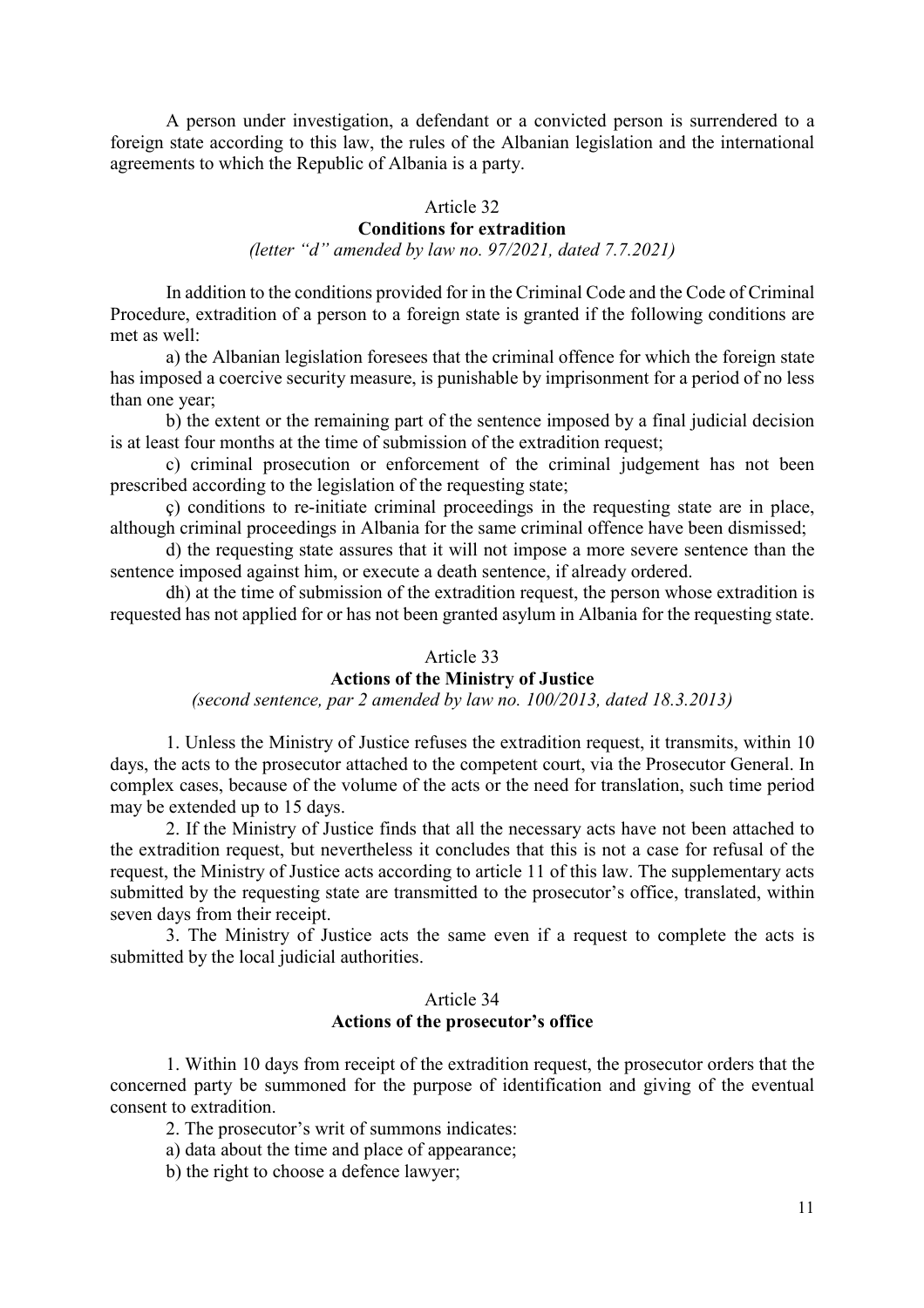c) the reason for the writ of summons, with a short summary of the facts; and also

ç) a warning of mandatory accompanying of the person if the person fails to appear for no lawful reasons.

3. The prosecutor notes the actions related to the concerned person in the written record according to the rules of the Code of Criminal Procedure.

4. Subsequently, the prosecutor observes the rules of the Code of Criminal Procedure for the submission of the request before the court.

#### Article 35

## **Coercive measures and seizure**

1. The Ministry of Justice, upon receipt of an international arrest warrant issued from the Interpol Office, stating the purpose of the requesting state to extradite a foreign citizen, transmits it to the Prosecutor General within five days, to act according to the rules of the Code of Criminal Procedure.

2. The Ministry of Justice acts in the same way even upon receipt of a request from a requesting state to impose other coercive measures or to seize material evidence and objects that are proceeds [lit. benefit] of the criminal offence in relation to which extradition has been or will be requested.

3. The Prosecutor General sends the acts to the prosecutor attached to the competent court, in order for the latter to deposit the request in court no later than 15 days from the time of submission of the request of the requesting state.

4. The court complies with the rules of the Code of Criminal Procedure when imposing coercive measures and seizure.

5. The coercive measures and the seizure are imposed if the international arrest warrant or the request of the foreign state contains:

a) personal information about the foreign citizen;

b) data about the foreign judicial authority issuing the international arrest warrant or a copy of the act imposing the coercive measure or the seizure;

c) data about the criminal offence in relation to which the coercive measure or seizure is requested; and

ç) the statement of the requesting state that an extradition request will be submitted.

6. The Prosecutor General notifies the Ministry of Justice of the imposition of coercive measures and seizure according to this article within five days from the date of announcement of the judicial decision.

7. The Ministry of Justice notifies the requesting state within 10 days from the date of announcement of the court decision.

8. The coercive measures are revoked according to the time limits defined in article 493 paragraph 4 and article 484 paragraph 6 of the Code of Criminal Procedure. Such time limits start running from the moment set in these articles, even if the person whose extradition is requested has been detained based on another court decision.

9. Where the coercive measures imposed before the submission of the extradition request are revoked on the ground of termination of the time limits, they may not be imposed again against the person, unless the requesting state submits the extradition request.

#### Article 36

# **Arrest by the judicial police**

*(par 2 amended by law no. 97/2021, dated 7.7.2021)* 

1. In urgent cases of arrest of a person against whom a request for temporary arrest has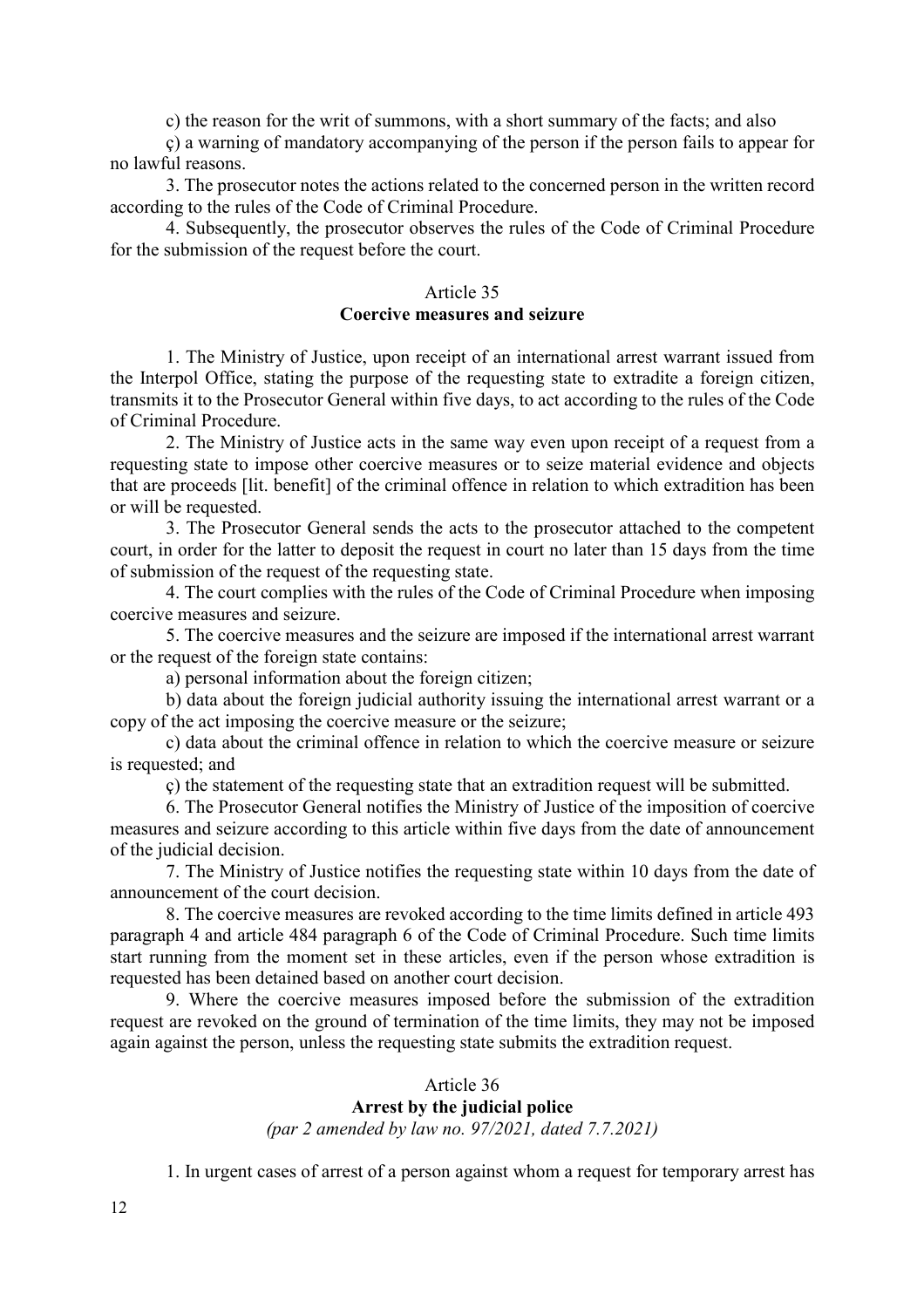been submitted, the rules of article 495 of the Code of Criminal Procedure shall apply.

2. The Ministry of Justice, upon the request of the General Prosecutor's Office, translates the required acts within 24 hours. The concerned institutions may communicate even electronically.

#### Article 37

# **Examining the extradition request**

1. The judge assigned to try the case sets the date of the court session for the examination of the extradition request within five days from the filing of the prosecutor's request.

2. The session is held in the prosecutor's and defence lawyer's mandatory presence. The court assigns an ex officio lawyer if the chosen defence lawyer fails to appear.

3. During the examination of the extradition request, the court complies with the rules of the Code of Criminal Procedure.

#### Article 38

#### **International arrest warrant against Albanian citizens**

*(par 1, and first sentence and letter "a" par 4 amended and par 2, 3, 7, 8, 9 and letter "b" par 4 repealed by law no. 97/2021, dated 7.7.2021)* 

1. The National Interpol Office, upon receipt of an international arrest warrant from a foreign state against an Albanian citizen, stating the purpose of the requesting state for the extradition, immediately and in any event within five days, transmits the request to the Ministry of Justice and the General Prosecutor's Office. Simultaneously, the National Interpol Office, through the State Police structures, starts verification for accurate identification of personal information and whereabouts. The verification is sent to the General Prosecutor's Office and to the Ministry of Justice.

2. Repealed.

3. Repealed.

4. The Prosecutor General, upon receipt of the international arrest warrant:

a) administers and assesses the verification made by the State Police or the National Interpol Office concerning the identity, whereabouts and citizenship of the sought person.

b) repealed;

c) verifies whether the Albanian citizen has been sentenced to imprisonment through a final court decision of the local judicial authorities;

ç) verifies whether a coercive security measure has been imposed against the Albanian citizen for purposes of the criminal proceeding by the local judicial authorities.

5. The Prosecutor General, within five days from conduction of actions defined in paragraph 4 of this article, notifies the Ministry of Justice of the impossibility to extradite the Albanian citizen because of his citizenship. Such notification contains as well information about the means of criminal proceedings, recognized by the Albanian legislation, as appropriate, through:

a) transfer of criminal proceedings;

b) recognition of the foreign criminal judgments; or

c) transmittal of acts and evidence through letters rogatory.

6. The Ministry of Justice, within five days from receipt of notice from the Prosecutor General, according to paragraph 4 of this article, transmits such information to the foreign state that has issued the international arrest warrant.

7. Repealed.

8. Repealed.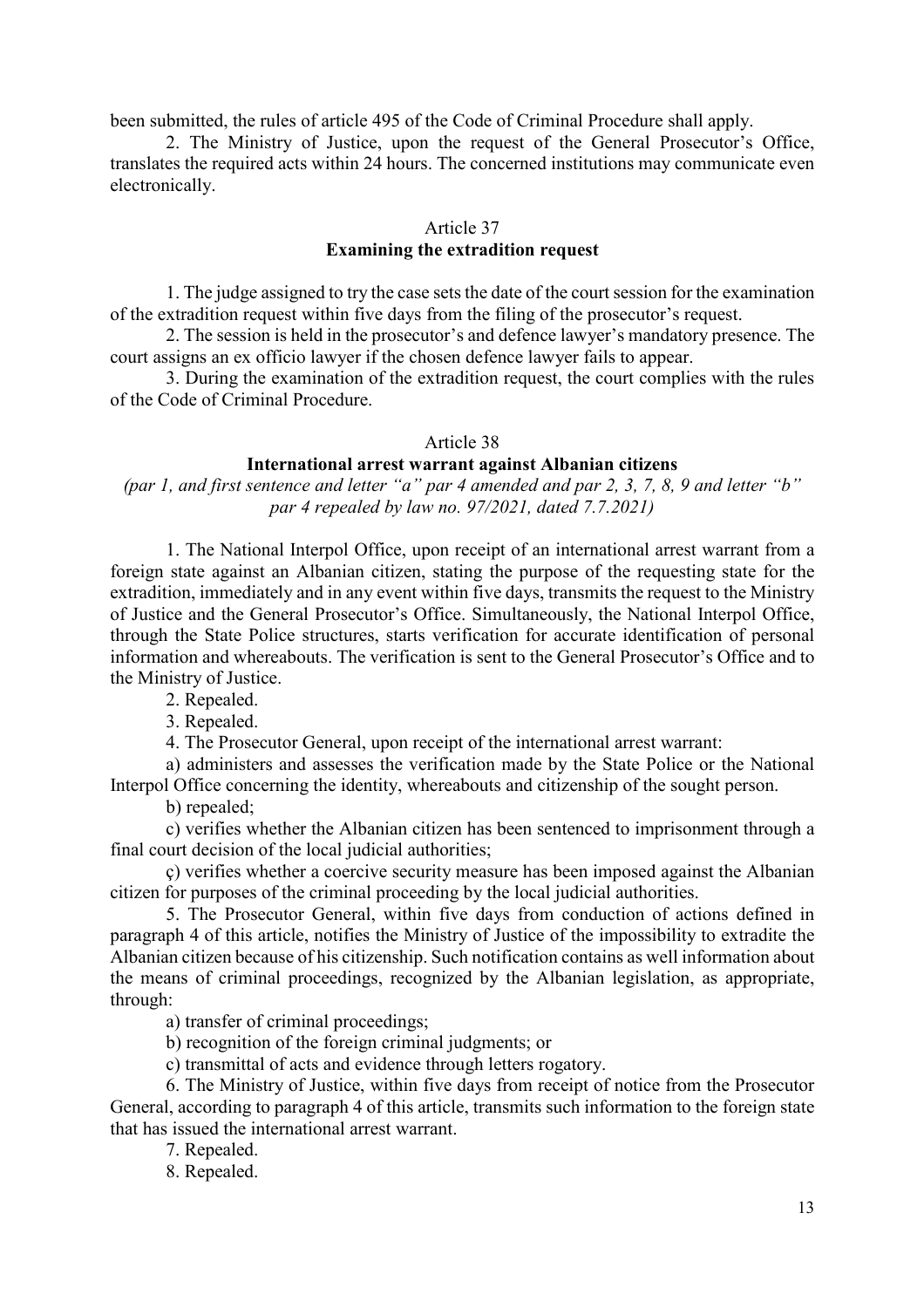#### 9. Repealed.

# Article 39 **Extradition decision of the court**

*(par 3 amended by law no. 97/2021, dated 7.7.2021)* 

1. In addition to the conditions set in article 498 paragraph 1 of the Code of Criminal Procedure and article 11 of the Criminal Code, the court grants extradition it if finds fulfilment of the conditions of article 32 of this law as well.

2. In other cases, the court refuses extradition.

3. The court decision made under this article is deposited with the judicial secretariat within 3 (three) days from its announcement. Once the decision becomes final, the judicial secretariat notifies immediately the competent prosecutor's office of general jurisdiction and the General Prosecutor's Office.

#### Article 40

#### **Disposition of the Minister of Justice on extradition**

1. The Prosecutor General transmits all the acts to the Minister of Justice within seven days from the date the court decision on extradition becomes final.

2. The Minister of Justice, in case of a court decision granting extradition, after verifying and assessing all the documentation, may dispose of the extradition by means of an order, while observing the time limit and the procedures of article 499 of the Code of Criminal Procedure.

3. If during verification of the documentation, the Minister of Justice finds gaps in the acts, it requests the Prosecutor General to complete them within seven days. The Prosecutor General completes the documentation within 20 days from the date the court decision becomes final.

4. If the Minister of Justice does not make a disposition within the time period for extradition, or in case of a court decision refusing extradition or in case of the failure of the requesting state to act on time, the rules of article 499 of the Code of Criminal Procedure shall apply.

#### Article 41 **Postponed or conditional extradition**

1. In case of extradition suspended under article 500 of the Code of Criminal Procedure, the Minister of Justice may, by means of an order, dispose of postponement of surrender of the extradited person after the termination of criminal proceedings or the execution of a criminal sentence rendered in Albania.

2. The Prosecutor General notifies the Minister of Justice at least 30 days before the ground of suspension come to an end. After such notice, the Minister of Justice notifies the requesting state if the latter is still interested in the extradition.

3. If the requesting state informs of its interest in the concerned extradition, the Minister of Justice acts according to article 40 of this law.

 4. The Minister of Justice may, by means of an order, dispose of the temporary extradition of the person, under the conditions defined in the express agreement with the requesting state. Disposition is made for temporary extradition to perform urgent procedural actions, if this does not preclude the criminal proceeding or the execution of the criminal sentence in Albania and if the requesting state assures that the extradited person will be safeguarded and return to Albania within the time limit set in advance.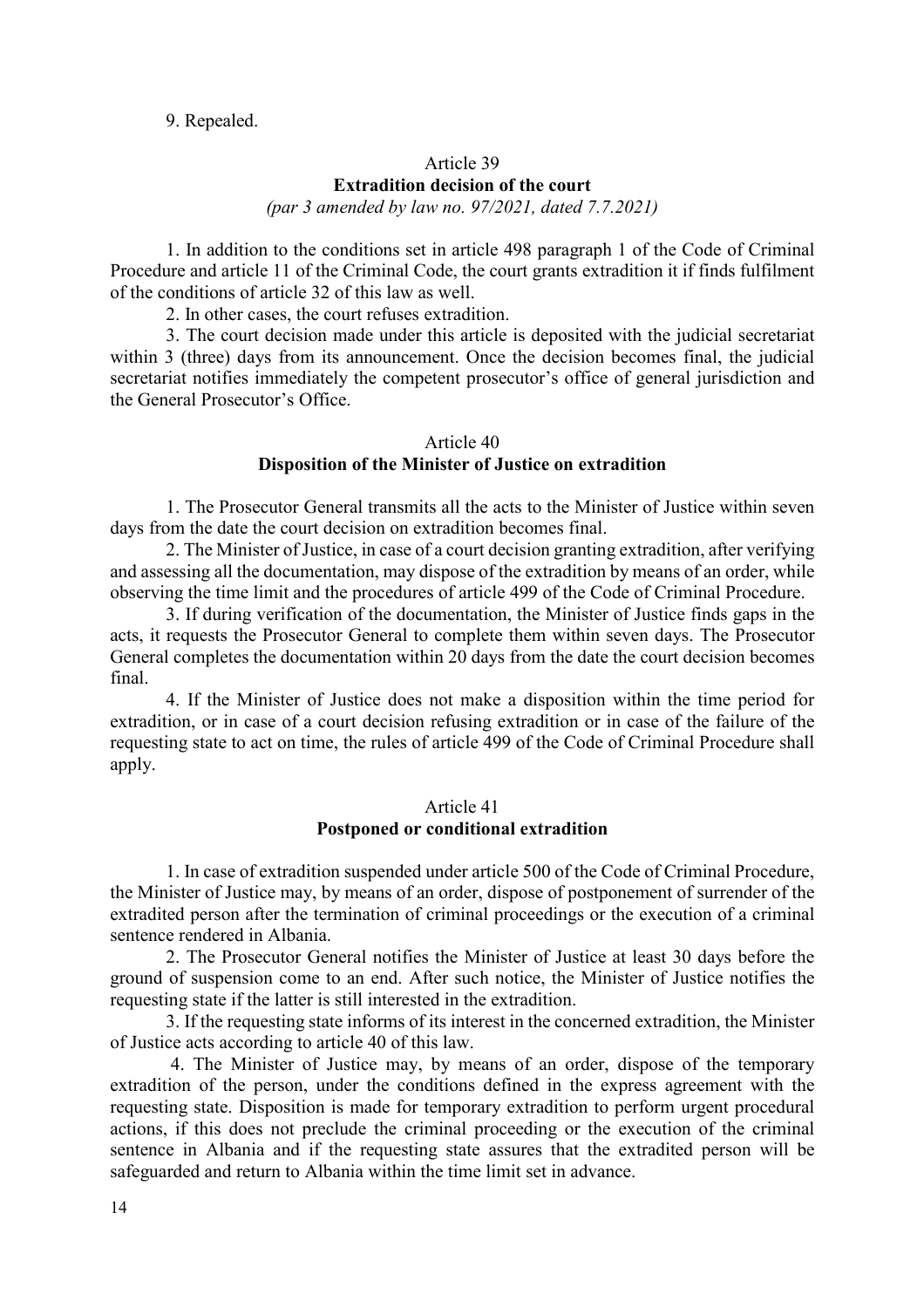# Article 42

# **Principle of speciality**

*(letter "c" and "ç" par 1 repealed by law no. 97/2021, dated 7.7.2021)* 

1. The order of the Minister of Justice disposing of the extradition of a foreign citizen stipulates the request to observe the principle of speciality. For this purpose, at the beginning of the extradition process and if no guarantees have been given, the Minister of Justice requests the requesting state:

a) not to prosecute criminally the extradited person for another criminal offence committed before extradition;

b) not to subject the extradited person to the execution of a decision related to another criminal offence committed before extradition;

c) repealed;

ç) repealed;

d) the extradited person must not be extradited to a third country without the consent of the Republic of Albania for the execution of a final court decision of imprisonment or for the execution of a coercive personal security measure of restriction of liberty imposed before the extradition was granted.

2. This principle shall not be observed in the cases provided by article 490 paragraph 2 and 3 of the Code of Criminal Procedure.

#### Article 43

## **Notification of the order of the Minister of Justice disposing of the extradition**

1. The Minister of Justice communicates immediately the order disposing of extradition of a foreign citizen to the requesting state and to the Ministry of the Interior.

2. Interpol Office in collaboration with the counterpart of the requesting state takes the technical measures to make the surrender and notifies immediately the Ministry of Justice of the place and date of the surrender of the extradited person. The extradited person is surrendered by the Interpol Office, which notifies immediately the Ministry of Justice and the Prosecutor General.

#### Article 44 **Simplified extradition**

1. The person whose extradition is requested may give consent to surrender himself to the requesting state and to waive the right to benefit from the principle of speciality through a simplified procedure. The consent and the waiver are irrevocable.

2. The person gives such consent in a court session that is held in the necessary presence of the prosecutor and the defense lawyer. The court informs the person of the advantages, consequences of the simplified extradition and the impossibility of revoking the consent and waiver. In this case, no trial is held to examine the extradition request.

3. The Prosecutor General, within five days from the holding of this session, notifies the Ministry of Justice of the consent to simplified extradition, by sending a copy of the judicial record documenting this session. The Minister of Justice notifies the requesting state within 10 days from the holding of the session.

4. The rules on ordinary extradition are applied subsequently.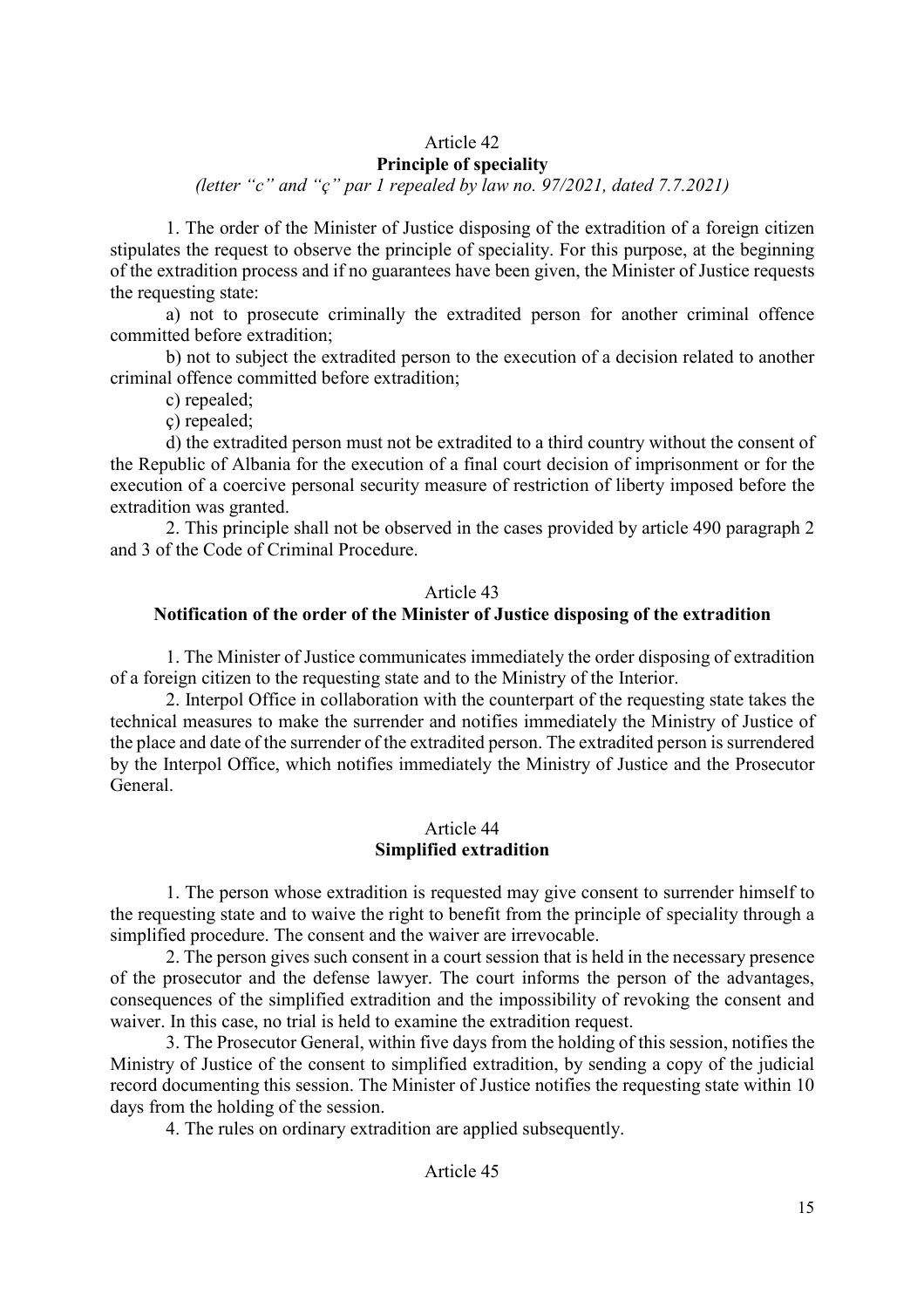#### **Re-extradition**

1. Where the requesting state re-submits a re-extradition request concerning a person who, after the first extradition, has avoided the criminal proceedings or the execution of the criminal sentence in the requesting state and has entered the Albanian territory, the person may be re-extradited on the basis of a repeated request, upon application of the rules of this section.

2. In this case, the Minister of Justice may, after taking even the opinion of the Prosecutor General, notify the requesting state that it is not necessary to re-submit the documents accompanying the extradition request, except for the document proving avoidance of criminal proceedings or execution of the criminal sentence by the extradited person.

### Article 46 **Repetition of the judicial process**

If, once the court decision on the extradition request becomes final, but before the Minister issues the order disposing of extradition, the conditions for extradition foreseen in article 32 of this law change, the Minister of Justice shall transmit the complete file to the Prosecutor General, with the request to initiate a review of the court decision. In this case, the rules of the Code of Criminal Procedure shall apply.

## Article 47 **Delivery of seized objects**

1. The seized objects, according to this section, are delivered to the requesting state upon its request after the disposition of extradition.

2. The objects may be delivered even if the extradited person is not surrendered because of death or serious illness, but provided that his extradition is ordered by means of a disposition.

3. If the objects have been subjected to seizure or confiscation for purposes of a judicial process in Albania, they may be kept temporarily until the end of the judicial process or they may be delivered to the requesting state provided that they be returned.

4. The provisions of this article do not apply to cases foreseen in letters "b" and "c" of paragraph 3 of article 23 of this law.

# SECTION II INCOMING EXTRADITION

## Article 48 **Declaring internationally wanted**

*(par 3, 4 and 5 amended by law no. 97/2021, dated 7.7.2021)* 

1. If the executing prosecutor has information that the convicted person is not found in Albanian territory, he may issue an order to declare him internationally wanted for execution of a final sentence of imprisonment.

2. If the case prosecutor has information that the wanted person is not found in the Albanian territory, he may issue an order to declare him internationally wanted execution of a security measure of restriction of personal freedom.

3. The international search warrant is drafted in Albanian language and indicates:

a) the name of the prosecutor who issued the search warrant;

b) the personal information of the wanted person and every other piece of data valid for his identification;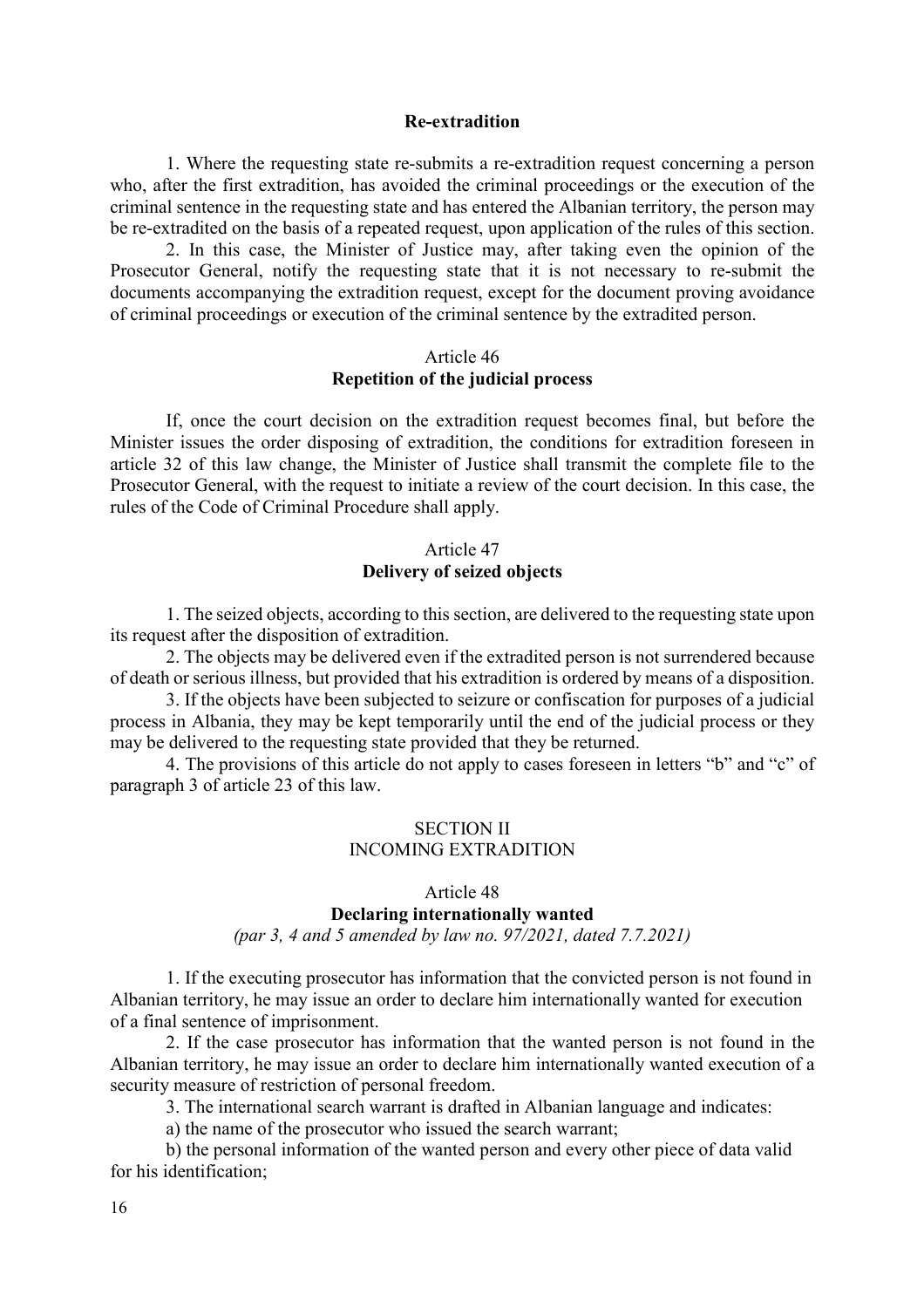c) the court and information about the court decision ordering the security measure or the criminal sentence;

ç) information about the security measure and the maximum of prison sentence, which is foreseen for the criminal offence in question, or the remaining sentence term ordered by final court decision;

4. The prosecutor attached to the prosecutor's office of general jurisdiction through the Prosecutor General or the prosecutor attached to the Special Prosecutor's Office against Corruption and Organised Crime through the head of the Special Prosecutor's Office sends immediately the international search warrant to the National Interpol Office which translates it immediately into English or into another official language of Interpol.

5. The Prosecutor General, the head of the Special Prosecutor's Office and the Minister of the Interior, determine by means of a joint instruction, the procedures for issuance of the international search warrant as well as the detailed rules about the time limits and ways of exchange of information, to issue and communicate such warrant.

## Article 49

## **Extradition request**

# *(words added to the end of par 1 by law no. 97/2021, dated 7.7.2021)*

1. Where a security measure of restriction of liberty has been imposed in criminal proceedings, or a final sentence of imprisonment has been ordered against a person who is located abroad, the Minister of Justice may submit an extradition request based on the information and documents forwarded from the Prosecutor General or the head of the Special Prosecutor's Office.

2. The request must meet the conditions of article 5 of this law and it is submitted to the requested state through diplomatic channels.

#### Article 50

## **Request for provisional detention**

1. In urgent cases, if there is a risk that the person whose extradition is requested will abscond or hide, the Minister of Justice may, even before the submission of the extradition request, ask the requested state to detain the person provisionally.

2. A request for provisional detention contains the elements foreseen in article 35 of this law.

### Article 51 **Safeguards related to the extradited person**

1. Once the sought person is extradited, he enjoys all the rights foreseen in article 42 of this law, except for the case where the extradited person has waived such rights and the requested state has stated this explicitly in the request.

2. Where extradition of a sought person in the Republic of Albania has been granted according to the conditions set in connection with the type or the time limit of the sentence that may be imposed or executed and it has been accepted under such conditions, the local judicial authorities are obliged to comply with these conditions during the criminal proceedings or execution of the sentence.

3. Where the extradited person has been detained in the requested state for the criminal offence for which he has been extradited, the time served in detention is calculated in the extent of punishment.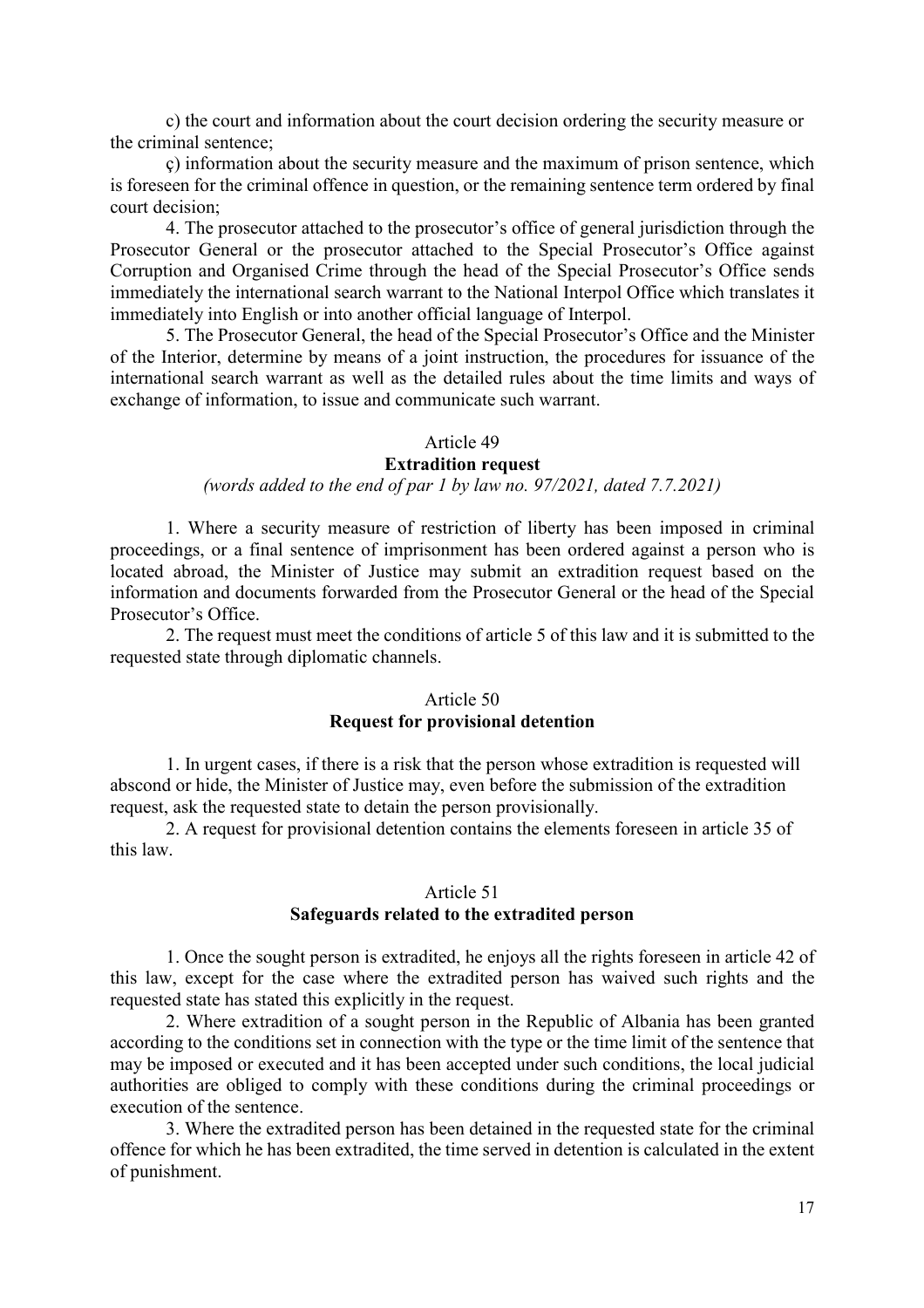4. A final decision rendered in absentia against an extradited person by the local judicial authorities may be reviewed at the request of the extradited person, if the Minister of Justice has given such a guarantee to the requested state. The request for review is submitted within 30 days from the arrival of the extradited person in the Albanian territory and its review follows the rules of the Code of Criminal Procedure.

#### Article 52

## **Request for transit through the territory of the Republic of Albania and costs**

In the case of transit through the Albanian territory of a person extradited from one state to another, the rules of article 502 of the Code of Criminal Procedure shall apply.

# CHAPTER IV RECOGNITION AND ENFORCEMENT OF CRIMINAL JUDGMENTS

#### SECTION I

#### ENFORCEMENT OF FOREIGN CRIMINAL JUDGMENTS

# Article 53 **General provisions**

1. The Ministry of Justice and the local judicial authorities shall apply the rules of the Code of Criminal Procedure and of this law concerning recognition and enforcement of foreign criminal judgments.

2. The foreign court judgement of imprisonment may be recognised:

a) upon the request of the sentencing state, where the convicted person is an Albanian citizen and has a residence or domicile in Albania; and

b) upon the request of an Albanian citizen who is serving a sentence in the sentencing state, to be transferred and resume serving the sentence in Albania.

3. Where the Ministry of Justice receives from the sentencing state a request for recognition of a foreign criminal judgment, in a foreign language, it may ask the sentencing state to translate it into the Albanian language. If translation is done by the Ministry of Justice, translation costs are noted to be included as procedural costs.

4. The Ministry of Justice sends the acts within 30 days of their receipt to the prosecutor of the judicial district of the residence or the domicile of the person, through the Prosecutor General.

5. The prosecutor submits the request to the court within 10 days from receipt of the acts. If the court receiving the acts finds that it is not competent to make a decision, it declares non-competence and sends the acts to the competent court, while notice is given, at the same time, to the Ministry of Justice.

#### Article 54

# **Request for recognition and enforcement of foreign criminal judgements**

1. In addition to the conditions foreseen in article 514 of the Code of Criminal Procedure, the foreign criminal judgement is recognised and enforced even when the following conditions are met:

a) at least six months of imprisonment have still to be served by the sentenced person at the time of submission of the request for recognition at the Ministry of Justice;

b) the execution of the sentence has not been prescribed under the domestic legislation.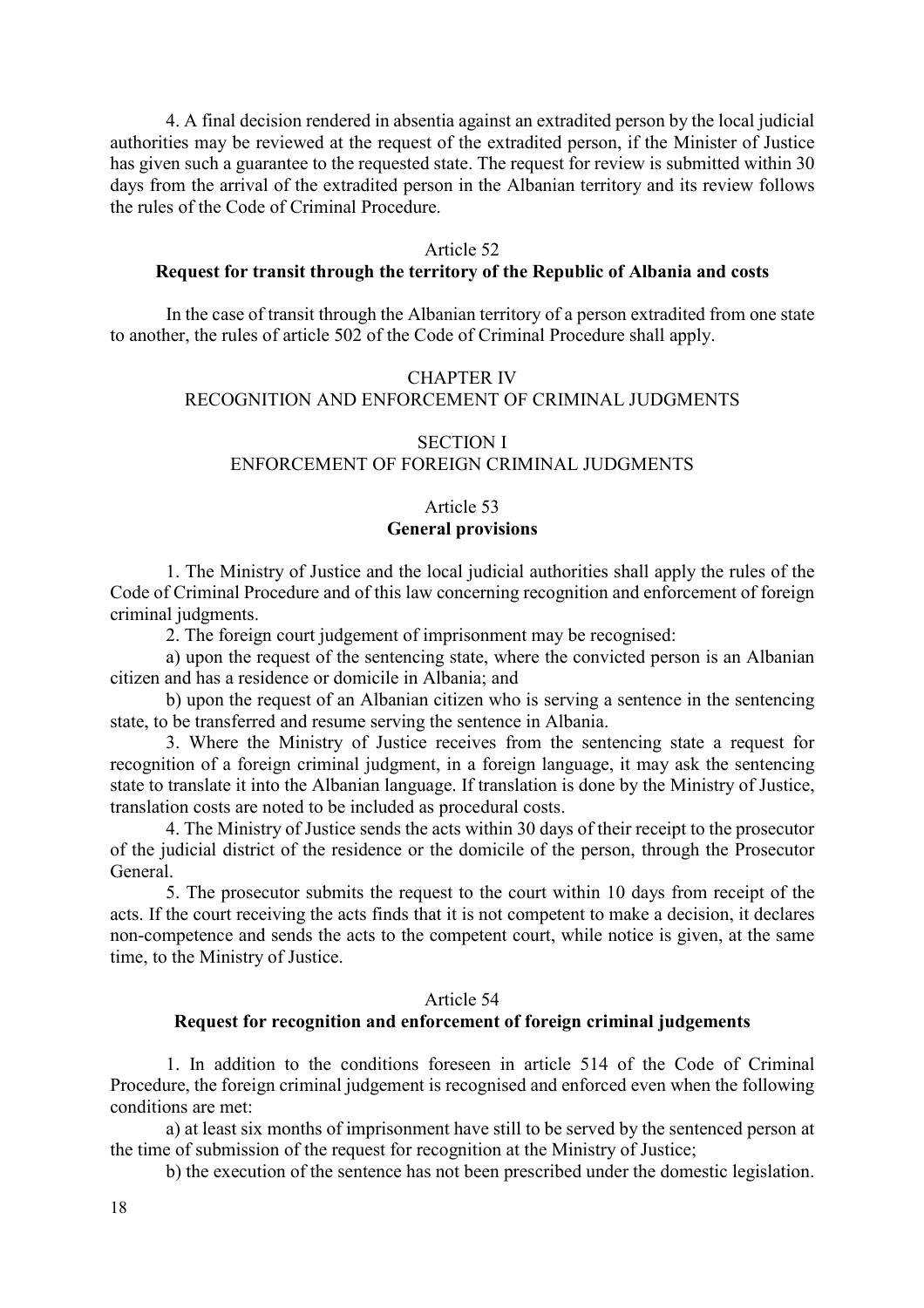#### Article 55

# **Documents to be attached to the request of the sentencing state**

1. The Ministry of Justice submits to the sentencing state a request to complete the documentation, and it does not forward the acts to the local judicial authorities, if the following documents are not attached to the request of the requesting state:

a) the original or a certified copy of the criminal judgement with the indication that it is final;

b) the personal information of the convicted person, including information about his citizenship, residence and domicile, place of birth, as well as other information that may be relevant to determine the competent court to decide on the request;

c) information about the enforcement of the judgement, including information about the time spent in detention and/or served prison term;

ç) a copy of the legal provisions on which the judgement requested to be recognized is based;

d) a summary of the progress of the criminal proceedings.

2. Where the Ministry of Justice finds that the documentation is complete, it shall send it, within 20 days, to the competent prosecutor, through the Prosecutor General.

3. If the sentencing state does not submit the required documentation within three months, the request and the acts are returned to the sentencing state. However, the procedure re-opens if the request and the acts completed by the sentencing state are re-submitted.

4. The request to complete the documentation may be submitted even by the local judicial authorities if so deemed by them during the examination of the request. Such request is transmitted through the Ministry of Justice. This rule shall not apply if the binding international agreements provide otherwise.

#### Article 56

## **The right to be defended by a defence lawyer**

During trial, the person who is the subject of the request for recognition and enforcement of a foreign criminal judgement has the right to a defence lawyer, self-chosen or ex officio, according to the rules of the Code of Criminal Procedure.

## Article 57

## **Court process**

# *(par 5 and 6 amended by law no. 97/2021, dated 7.7.2021)*

1. The judge of the case sets the date of the court session and orders the parties' notification within 10 days from the depositing of the prosecutor's request.

2. The session is held in the prosecutor's and the defence lawyer's mandatory presence.

3. To rule on the request, the court considers the facts indicates in the foreign judgement.

4. To determine the sentence, the court observes the conditions of article 516 of the Code of Criminal Procedure and relies on the Albanian criminal legislation, while reasoning the assessed circumstances as well.

5. The decision may be appealed against in a higher court by the prosecutor, the convicted person or his defence lawyer, within 10 days from its announcement or notification.

6. Once the decision recognizing the foreign criminal judgment becomes final, the judicial secretariat of the court notifies immediately the competent prosecutor's office of general jurisdiction and the General Prosecutor's Office.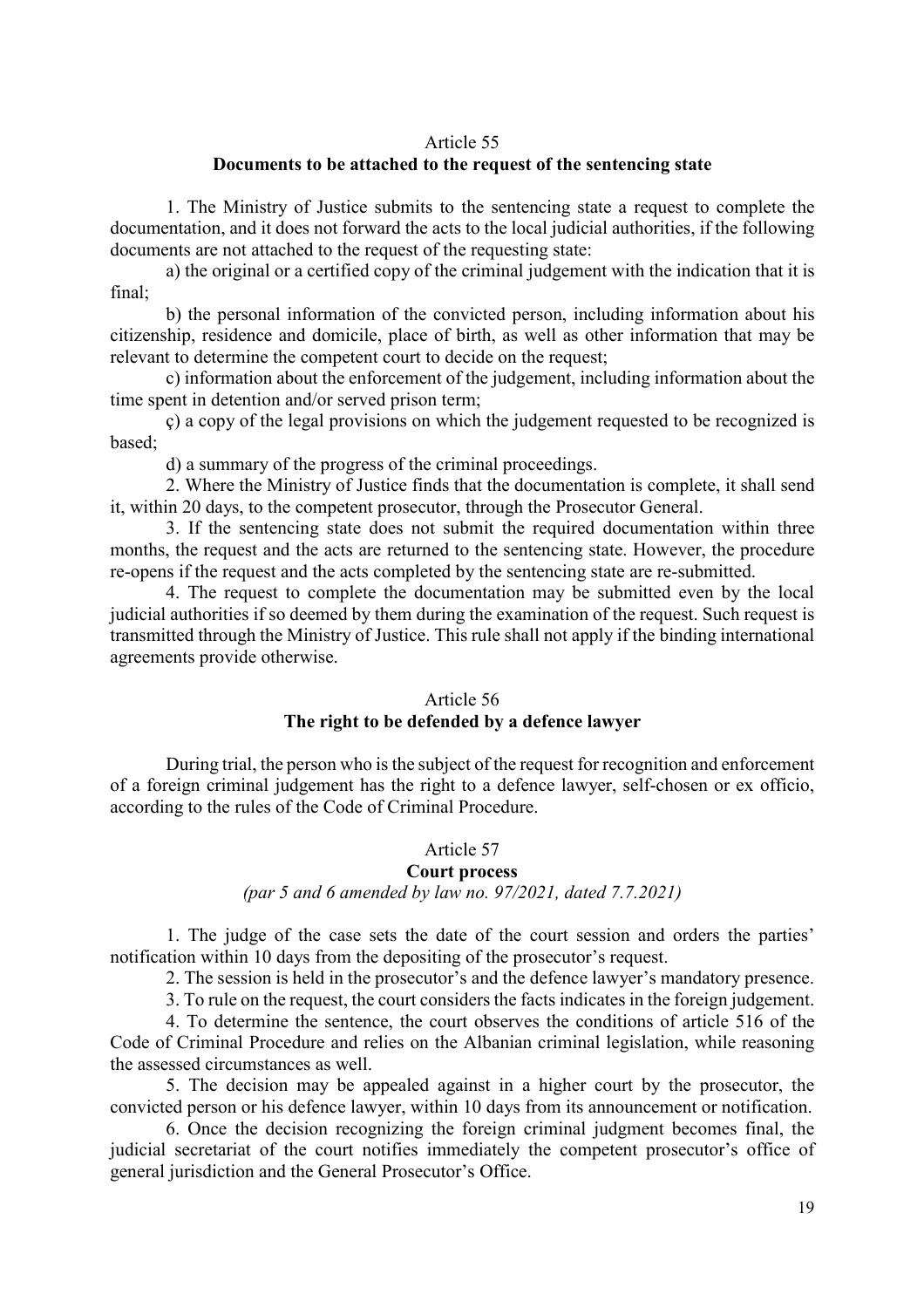## Article 58 **Transmitting the decision**

1. The Prosecutor General transmits the copy of the court decision recognising the foreign criminal judgment to the Ministry of Justice within 15 days after it becomes final.

2. The Ministry of Justice notifies the sentencing state of the decision on recognition within 10 days from receipt from the Prosecutor General.

#### Article 59

#### **Enforcement of a foreign criminal judgment**

After recognition, the foreign criminal judgement is enforced in conformity with article 518 of the Code of Criminal Procedure.

#### Article 59/1

#### **Agreement on delivery or division of seized assets**  *(added by law no. 97/2021, dated 7.7.2021)*

1. Delivery or division of seized assets is done based on bilateral agreements on delivery of seized assets between the requesting state and the requested state in order enforce a foreign court judgement, recognized and enforceable according to the legislation in force on recognition of foreign criminal judgments.

2. The agreement on delivery or division of seized assets is concluded between the competent authority of the foreign state and the state authority in the Republic of Albania competent for administering of seized assets, in line with the legislation in force on administering of seized and confiscated assets and the legislation in force on conclusion of international agreements. The agreement on delivery or division of seized assets may be concluded only with the authorities of the states which, under similar circumstances, would decide delivery or division of assets with the Albanian state.

3. Agreement on delivery or division of seized assets between the foreign state competent authority and the state competent authority of the Republic of Albania, as a rule, should reflect a proportional division of seized assets in line with the place where the criminal offence generating the assets has been committed, as well as the role of the investigation work of each state, unless otherwise foreseen in the ratified international agreements.

#### Article 60

## **Enforcement of foreign judgements in case of transfer to resume serving the sentence**

1. The Albanian citizen who is serving a prison sentence in a foreign state may, upon his request, be transferred to Albania to resume serving the prison sentence once the judgment is recognised by the local judicial authorities.

2. If the sentencing state submits the act by means of which the convicted person has been given notice of the recognition decision, the Ministry of Justice transmits such act of notification to the Prosecutor General and to the court that has rendered the recognition decision.

3. Once the foreign criminal judgment is recognised and the competent authorities of the sentencing state accept the transfer of the convicted person, measures are taken to transfer the convicted person from the sentencing state to Albania, by applying, to the extent possible, the rules on the surrender of an extradited person.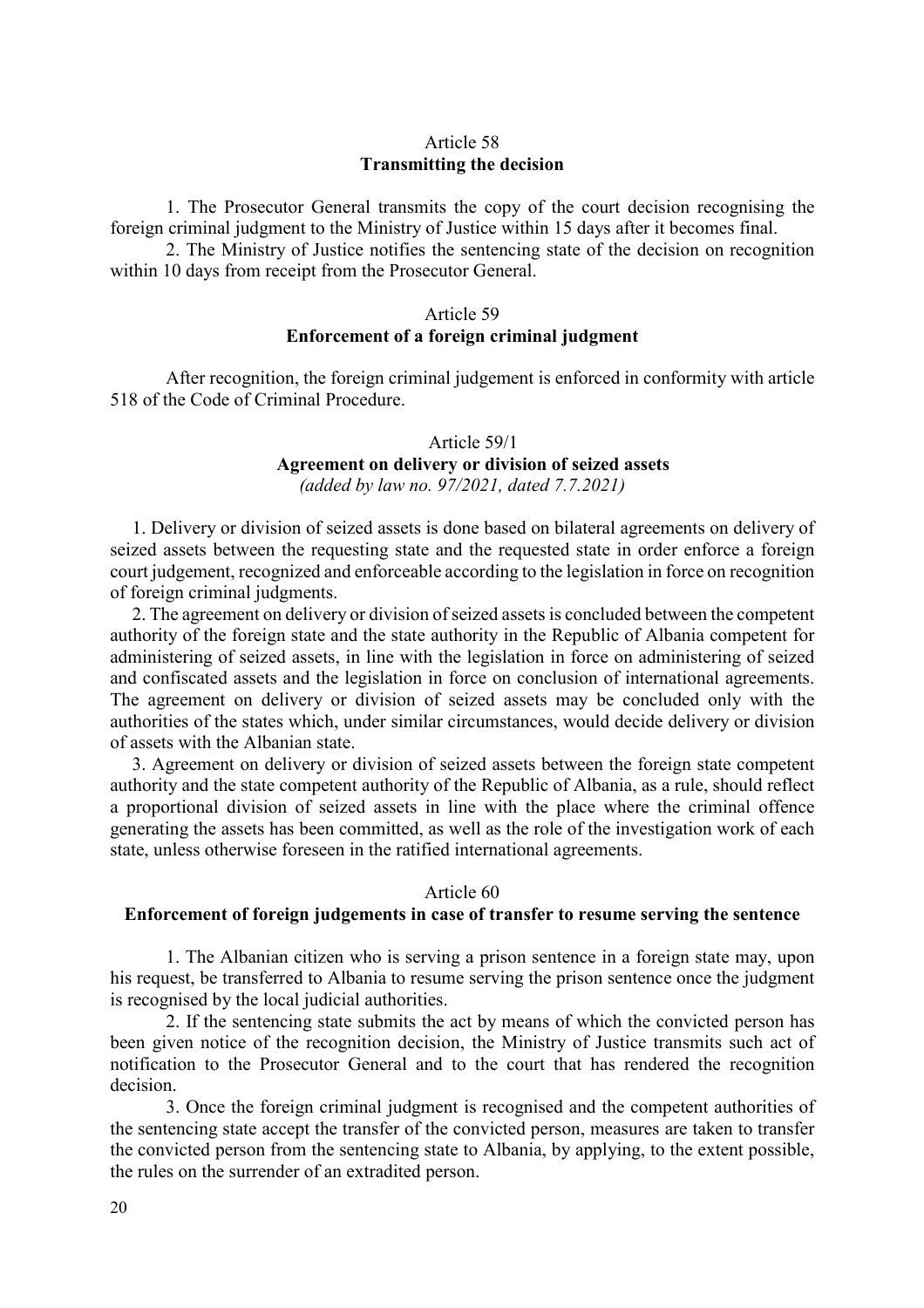4. The payment method and the breakdown of transfer costs are defined by joint instruction of the Minister of Finance, the Minister of the Interior and the Prosecutor General.

# Article 61 **Actions during enforcement of the judgment**

1. The foreign judicial judgment recognised according to the rules of the Code of Criminal Procedure and this law cannot be reviewed by the Albanian courts.

2. During enforcement, the sentence given by the foreign judicial judgment may be commuted, pardoned or amnestied according to the rules of the Albanian legislation in force.

3. If the sentence is commuted, pardoned or amnestied by the sentencing state, the Minister of Justice, based on the principle of reciprocity with the sentencing state, shall transmit the acts sent from the sentencing state to the executing prosecutor, through the Prosecutor General. The executing prosecutor submits to the court that has recognized the judgement a request which states by means of a decision the commutation or expungement of the sentence, as the case may be.

4. The Ministry of Justice notifies the sentencing state of the circumstances foreseen in this article.

#### SECTION II

# ENFORCEMENT OF ALBANIAN CRIMINAL JUDGMENTS ABROAD

## Article 62 **Conditions of enforcement**

1. The Ministry of Justice, in addition to the conditions foreseen in article 529 of the Code of Criminal Procedure, shall request recognition and enforcement of criminal judgments by a foreign state even when:

a) the criminal judgment rendered by a local judicial authority may not be executed in the Albanian territory; or

b) the enforcement of a criminal sentence abroad may serve to a better social rehabilitation of the convicted person.

2. The Ministry of Justice, when filing such request, considers the information and the documents transmitted from the Prosecutor General.

## Article 63 **Request submission procedure**

1. The request submitted to a foreign state for the enforcement of a criminal judgment of a local court is accompanied by the documents foreseen in article 55 of this law.

2. The request is submitted in the language of the state where recognition and enforcement of the judgement is sought or in another agreed language.

#### Article 64

# **Transfer of foreign citizens to resume serving the sentence imposed in Albania**

1. The provisions of article 520 of the Code of Criminal Procedure shall apply to the transfer of foreign citizens sentenced by a criminal judgement rendered in Albania.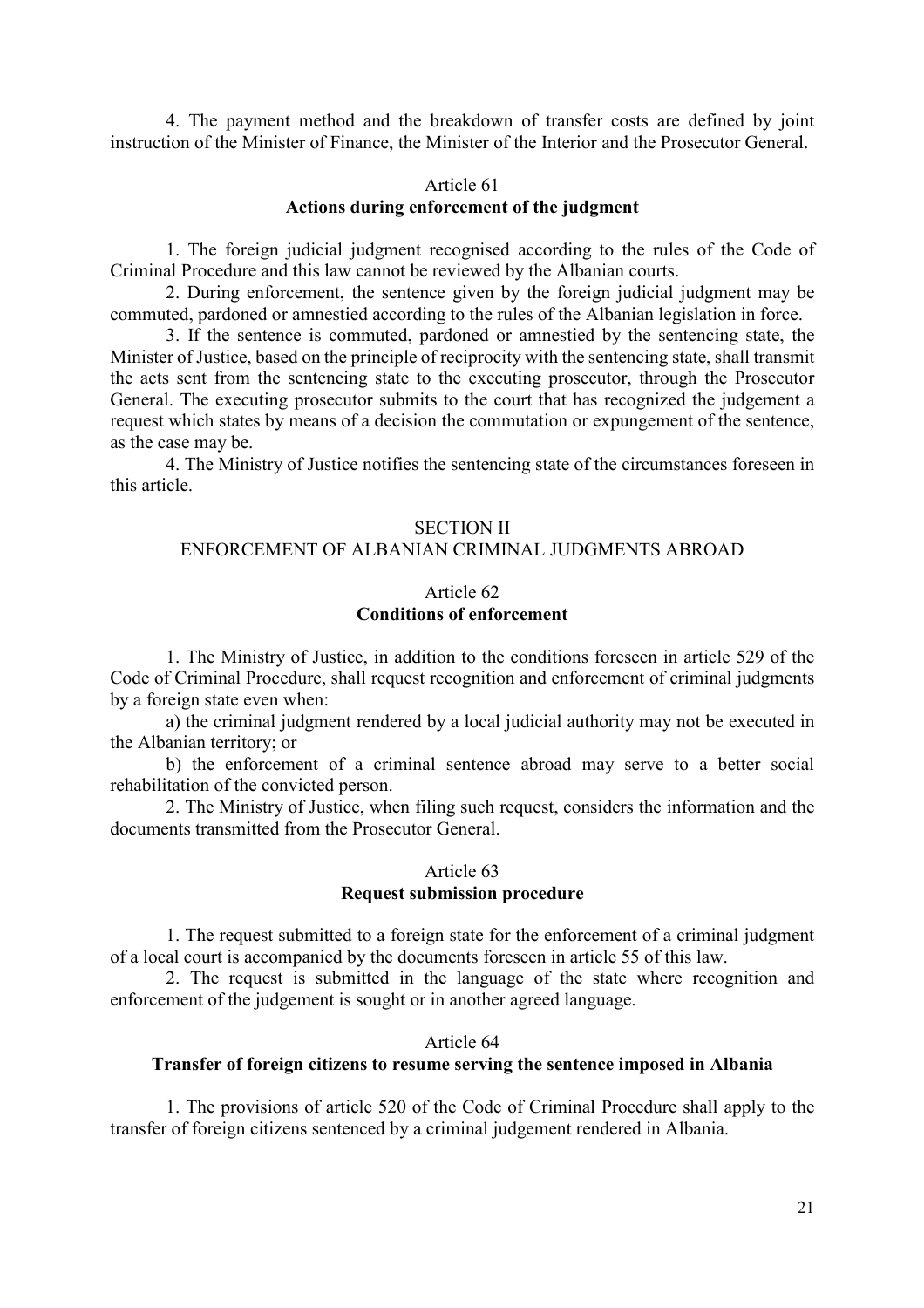2. The court session is held in the prosecutor's and defence lawyer's mandatory presence. The prosecutor sends the acts to the Ministry of Justice within 10 days from the holding of the session.

3. Measures start to be taken to surrender the convicted person to the sentencing state, while applying, to the extent possible, the rules on the surrender of an extradited person.

# Article 65

# **Consequences of acceptance of enforcement in case of review or interruption of enforcement of the criminal judgement**

1. If after recognition and once the Albanian court judgments starts to be enforced abroad, the reviewing of the court judgment, the commutation or expungement of the sentence has been ordered in Albania, the Prosecutor General notifies immediately the Ministry of Justice. The Ministry of Justice informs the requested state within 10 days from receipt of information and documents from the Prosecutor General.

2. If the requested state gives notice that the enforcement of the recognized judgement is impossible, the Ministry of Justice notifies immediately the Prosecutor General thereof and enforcement resumes in the Republic of Albania.

# CHAPTER V TRANSFER OF CRIMINAL PROCEEDINGS

# SECTION I TRANSFER OF CRIMINAL PROCEEDINGS TO FOREIGN STATES

## Article 66

## **Transfer of criminal proceedings to a foreign state**

The Minister of Justice, where a person is suspected of the commission of a punishable criminal offence, according to the Albanian criminal law, requests the foreign state to initiate criminal proceedings if the conditions of the article 67 of this law are met.

## Article 67 **Conditions of transfer of criminal proceedings**

Transfer of criminal proceedings is requested if:

a) the suspected person's residence or domicile is in the requested state; and

b) proceedings against the person in Albania is not possible or appropriate for one or more of the following reasons:

i) the suspected person is a national of the requested state or if the requested state is his state of origin;

ii) the suspected person is undergoing or is to undergo a prison sentence in the requested state; iii) proceedings for the same or other offences are being taken against the suspected person in the requested state;

iv) it considers that transfer of the proceedings is warranted to serve to the fair and proper case settlement and due legal process;

v) it considers that enforcement in the requested state of a sentence may improve the prospect for social rehabilitation of the person sentenced;

vi) the summoning and presence of the suspected person in criminal proceedings in Albania cannot be ensured;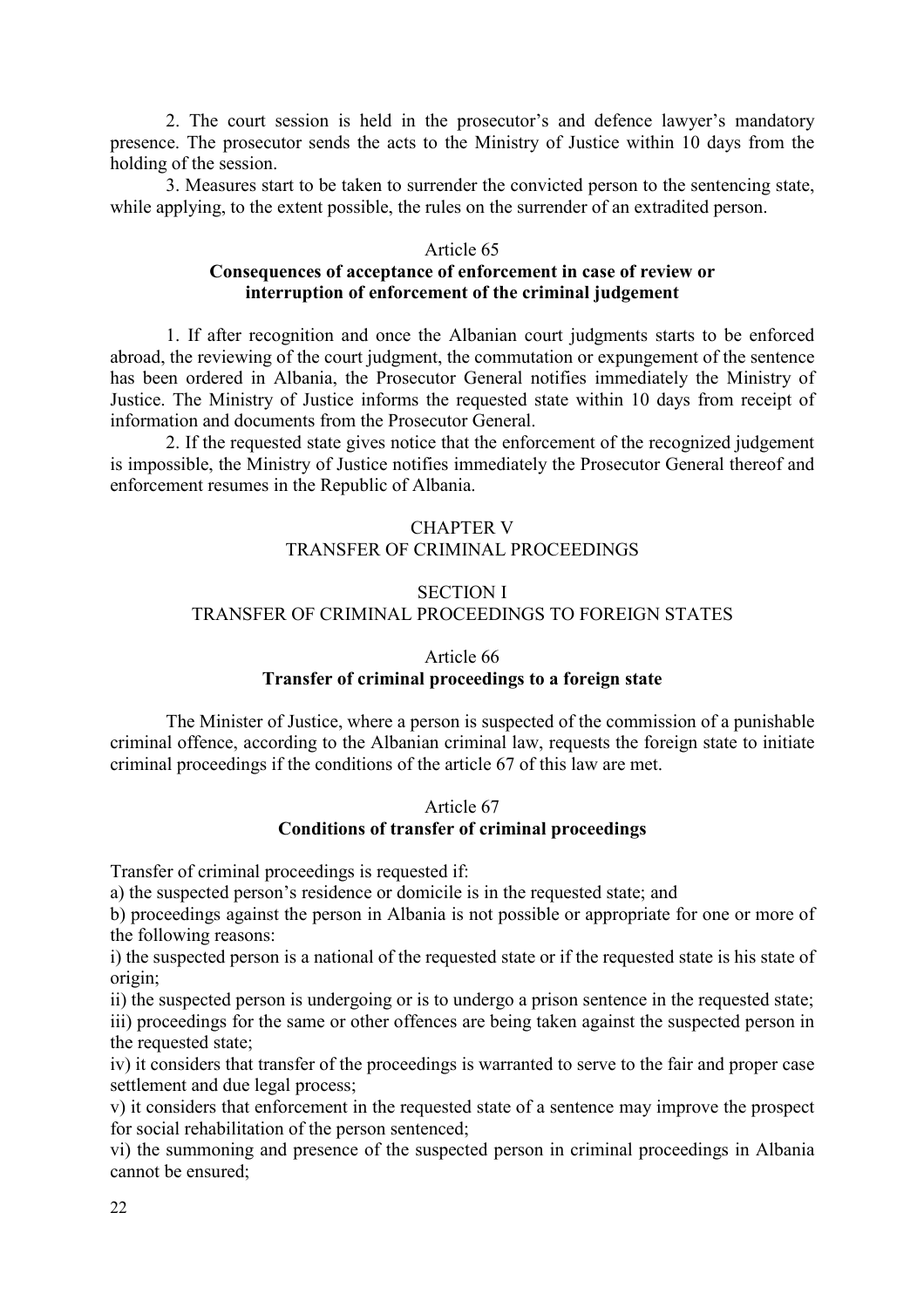vii) a prison sentence if one were passed could not be enforced and, even by having recourse to extradition or the extradition request has been refused.

# Article 68 **Decision to request transferring**

1. The proceeding prosecutor's office or the court make the decision to request transferring of criminal proceedings. The decision may be appealed in court by the defendant, his defence lawyer or the aggrieved party within 10 days from receipt of notice. In this case, the court rules on the appeal within five days from its submission, based on the documents.

2. The decision to request transferring in the stage of preliminary investigation does not preclude the prosecutor from obtaining evidence. The prosecutor decides to extend the time period of investigation according to article 324 of the Code of Criminal Procedure pending the decision of the requested state. He notifies the Ministry of Justice through the Prosecutor General of the decision to extend the time period of investigation.

3. If the decision to request transferring is made during the judicial examination, the court stays the court examination and applies, to the extent possible, the provisions of article 343 of the Code of Criminal Procedure. Suspension does not preclude the local judicial authority from obtaining evidence that may lead to the acquittal of the defendant and, where delay poses a risk, any other piece of evidence sought by the parties.

## Article 69 **Transmitting the request** *(par 1 and 2 amended by law no. 97/2021, dated 7.7.2021)*

1. The authority making a disposition on the transfer of criminal proceedings under article 68 paragraph 1 of this law transmits to the Ministry of Justice the decision on the transfer and the file.

2. Within 30 days from receipt of the acts from the authority making a disposition on the transfer of the criminal proceedings, the Ministry of Justice transmits them to the requested state and requests the latter to give notice of acceptance or refusal of transfer of the criminal proceedings.

3. The Ministry of Justice translates the acts into the language of the requested state or another agreed language. Translation costs are noted and transmitted to the prosecutor's office to be included in prepaid procedural costs according to article 485 of the Code of Criminal Procedure.

#### Article 70

#### **Consequences of acceptance or refusal by the requested state**

1. The Ministry of Justice forwards to the case prosecutor, through the Prosecutor General, the foreign state notification of acceptance or refusal of transfer of the criminal proceedings.

2. If the requested state accepts the transfer of the criminal proceedings, the proceeding local judicial authority decides to dismiss the criminal proceeding on such grounds.

3. If the requested state refuses the transfer of the criminal proceedings or fails to notify within six months from receipt of the request, the local judicial authority resumes the criminal proceedings.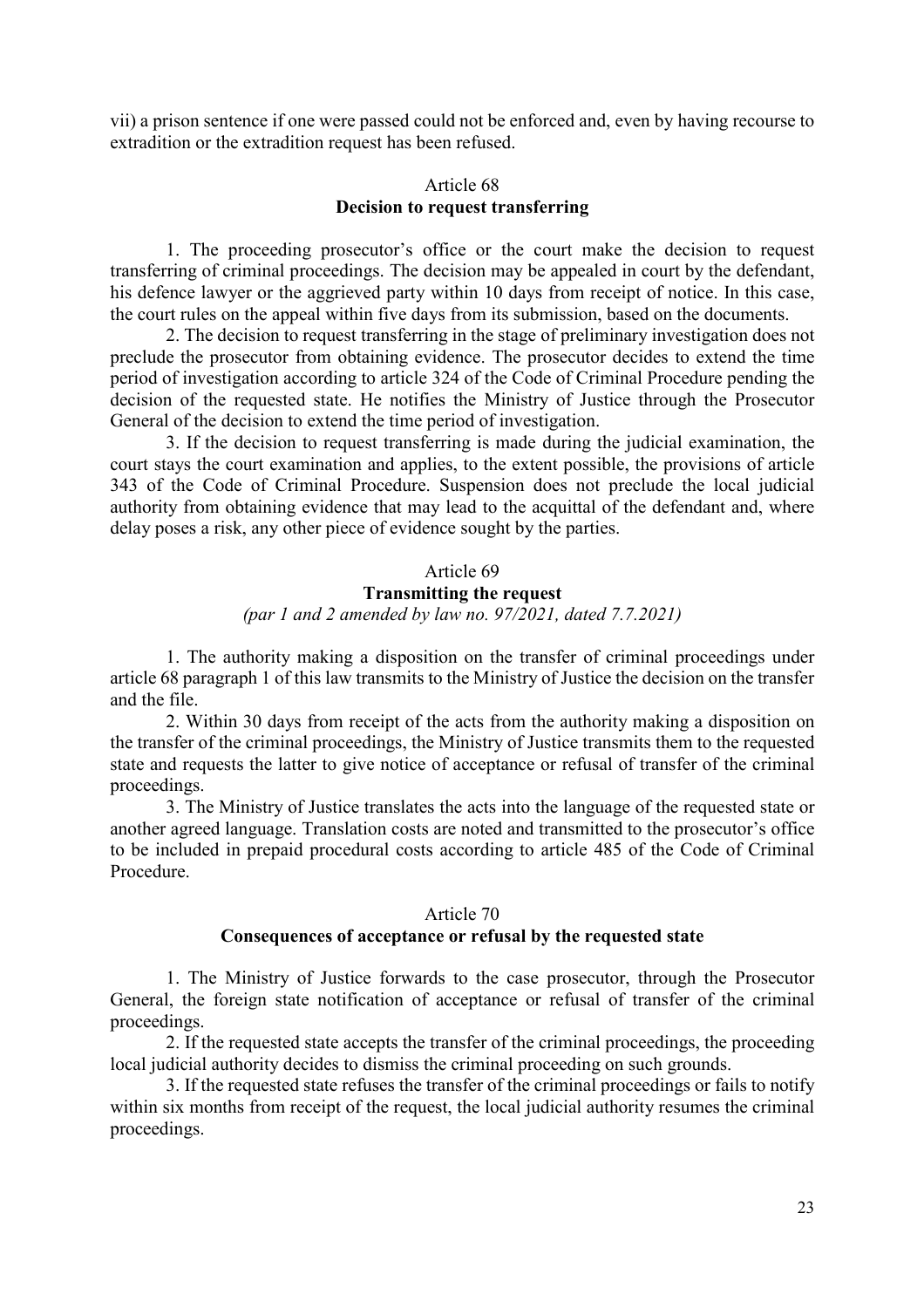## SECTION II

## TRANSFER OF CRIMINAL PROCEEDINGS FROM FOREIGN STATES

## Article 71

# **Conditions for acceptance of a criminal proceeding from a foreign state**

1. The Minister of Justice may accept the transfer of criminal proceedings to Albania

a) the suspected person's residence or domicile is in Albania; and

b) proceedings against the person in the requesting state is not possible or appropriate for one or more of the following reasons:

i) the suspected person is an Albanian national or Albania is his state of origin;

ii) the suspected person is undergoing or is to undergo a prison sentence in Albania;

iii) proceedings for the same or other offences are being taken against the suspected person have been initiated by the local judicial authorities;

iv) it considers that transfer of the proceedings is warranted to serve to the fair and proper case settlement and due legal process;

v) it considers that enforcement of a sentence in Albania may improve the prospect for social rehabilitation of the person sentenced;

vi) the summoning and presence of the suspected person in criminal proceedings in the requesting state cannot be ensured;

vii) a prison sentence if one were passed in the requesting state could not be enforced and, even by having recourse to extradition or the extradition request has been refused.

2. Transfer of criminal proceedings may not be accepted if one of the reasons precluding initiation of the criminal proceedings foreseen by the domestic legislation is in place.

# Article 72

# **Actions of the Ministry of Justice**

*(third sentence, par 3 amended by law no. 100/2013, dated 18.3.2013)* 

1. If the Minister of Justice accepts the request for transfer of criminal proceedings, the Minister of Justice transmits the acts, within 30 days, to the prosecutor of the district of the residence place of the suspected person, through the Prosecutor General, while notifying the requesting state as well.

2. The acts are translated by the Ministry of Justice. Translation costs are noted and transmitted to the prosecutor's office to be included in prepaid procedural costs according to article 485 of the Code of Criminal Procedure. In complex cases, because of the volume of acts for translation, the time period defined in paragraph 1 may be extended for an additional 15 days.

3. If the Minister of Justice finds that all the necessary acts have not been attached to the request for transfer, but nevertheless concludes that this is not a case for refusal of the request for transfer of proceedings, the Minister accepts the transfer of the proceedings and transmits the acts to the Prosecutor General. In such case, the Ministry of Justice acts, to the extent possible, according to article 11 of this law. The supplementary acts submitted by the requesting state are transmitted to the prosecutor's office, translated, within seven days from their receipt.

4. The Ministry of Justice acts in the same way even when a request to complete the acts is submitted by the local judicial authorities.

if: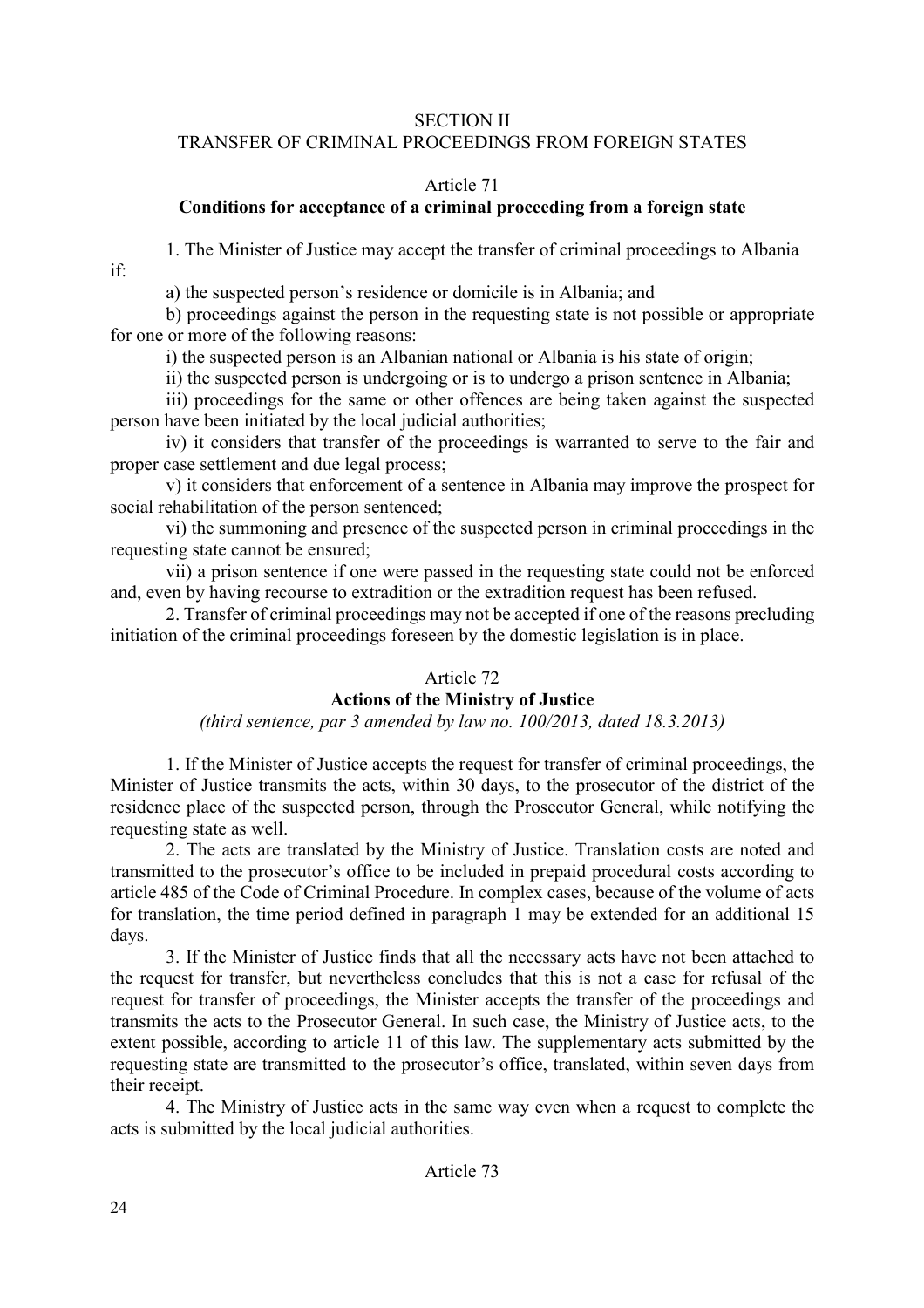#### **Actions of the prosecutor**

1. The judicial district or serious crimes prosecutor, upon receipt of the request and the acts for transfer, records the criminal proceedings and complies with the rules of the Code of Criminal Procedure.

2. If the prosecutor decides not to initiate criminal proceedings because of circumstances that preclude initiation of criminal proceedings, he notifies, within five days, the Ministry of Justice, through the Prosecutor General, by sending all the acts together with the decision not to initiate criminal proceedings. In such case, the Minister of Justice returns the acts to the requesting state, together with the decision not to initiate criminal proceedings, within 20 days from receipt of the acts from the prosecutor's office.

3. The proceeding prosecutor notifies the Ministry of Justice through the Prosecutor General of every decision staying or terminating the criminal proceedings. The Minister of Justice forwards immediately such acts to the requesting state.

4. Upon the request of the foreign judicial authority, the Ministry of Justice requests the Prosecutor General to provide the necessary information about the progress of the criminal proceedings in Albania as well as the final court decision.

## Article 74

## **Civil lawsuit in a transferred criminal proceeding**

If the acts transmitted by the requesting state according to this section contain even a civil lawsuit, it shall be examined according to the rules of the Code of Criminal Procedure.

#### Article 75 **Validity of actions of taking of evidence**

The means of searching for evidence and the evidence taken from the foreign judicial authorities are valid in criminal proceedings in Albania, unless they contradict the fundamental principles of the Albanian legal order and the principles of international acts on the protection of the fundamental human rights and freedoms.

#### CHAPTER V/1

JOINT INVESTIGATION TEAMS<sup>1</sup>

*(Chapter V/1 added by law no 97/2021, dated 7.7.2021)* 

#### Article 75/1

# **Right to request the setting up of a joint investigation team**

1. On the prosecutor's proposal, the head of the respective prosecutor's office through the Prosecutor General or the head of the Special Prosecutor's Office, may request the setting up of the joint investigation teams where:

a) investigations into criminal offences require particularly difficult or demanding actions having links with another state; or

b) one or several other states are conducting investigations into criminal offences in which the circumstances of the case necessitate coordinated or concerted actions in all other states.

 $\overline{a}$ 

<sup>&</sup>lt;sup>1</sup> The provisions foreseen in Chapter V/1, adopted in article 22 of law no. 97/2021, dated 7.7.2021 do not apply to agreements in force on establishment or activity of joint investigation teams concluded by the General Prosecutor's Office, Serious Crimes Prosecutor's Office or Special Prosecutor's Office, prior to the entry into force of this law.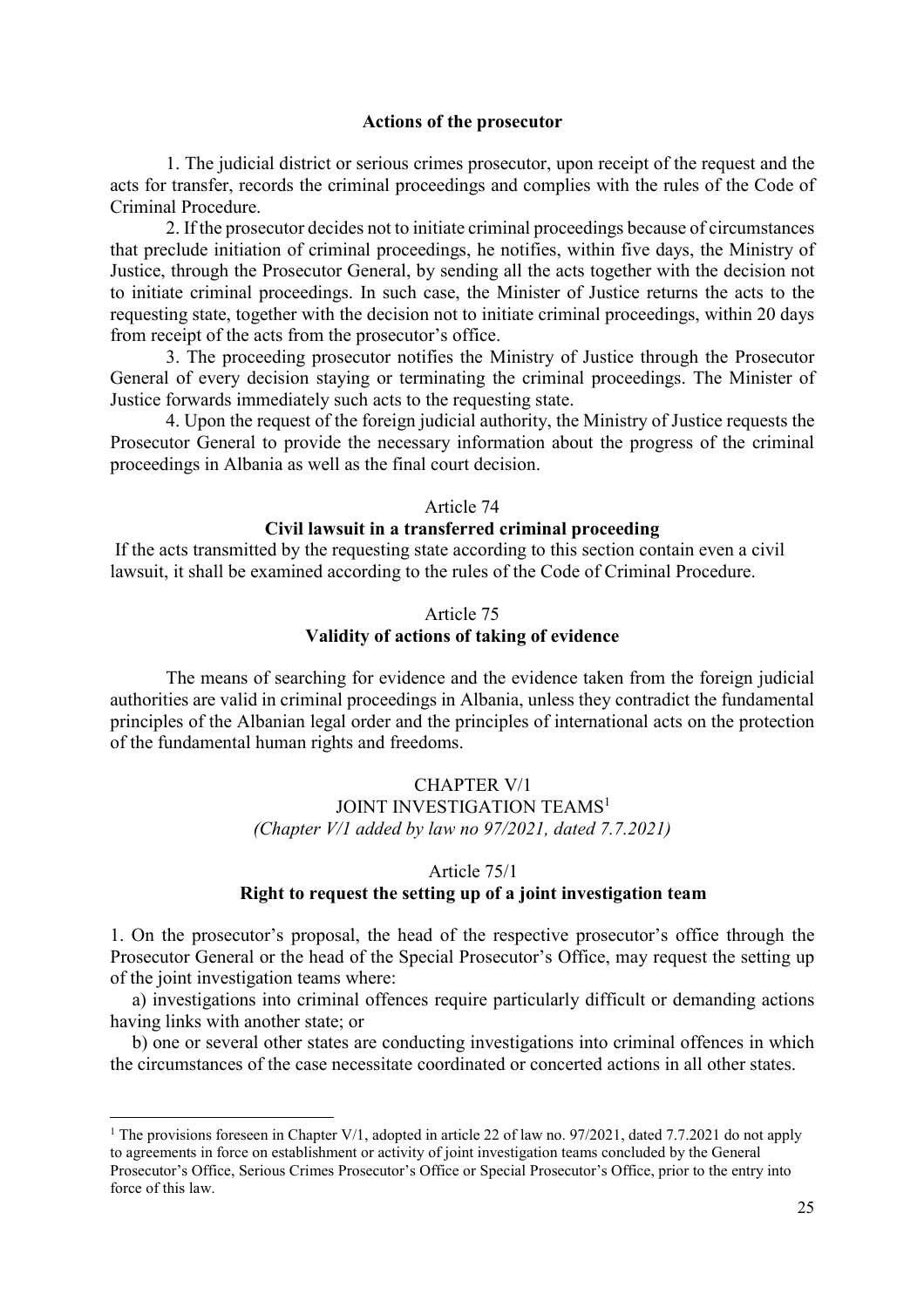2. The head of the prosecutor's office of general jurisdiction, through the Prosecutor General, or, where appropriate, the head of the Special Prosecutor's Office transmits to the foreign authorities, through the Ministry of Justice, the request for the setting up of the joint investigation teams.

3. In addition to the information referred to in article 14 of the Council of Europe Convention on Mutual Legal Assistance in Criminal Matters the request for the setting up joint investigation teams contains even the proposal for the composition and the duration of the investigation team.

#### Article 75/2

#### Request of a foreign authority for the setting up of a joint investigation team

1. The Ministry of Justice decides to act on the request of the foreign authority for setting up of a joint investigation team, unless it deems that the requested actions are a threat to the sovereignty, security or important state interests. If the foreign authority approaches the Prosecutor General directly, or as the case may be, the heads of the special prosecutor's office, they shall notify, without any delay, the Minister of Justice.

2. The Ministry of Justice shall not act on the request where it is obvious that the requested actions are explicitly prohibited by law or contradict the fundamental principles of the Albanian legal order. In such case, the ministry shall notify the foreign authority without any delay.

3. The Ministry of Justice, acting on the request, shall, through the Prosecutor General, transmits the request to the head of the prosecutor's office of general jurisdiction under which territorial competence falls the investigation of the criminal offence in relation to which the setting up of the joint investigation team is requested, or where appropriate, to the head of the Special Prosecutor's Office.

#### Article 75/3

## **Agreement on setting up of the joint investigation team**

1. The joint investigation team is set up through the signing of the agreement between the head of the respective prosecutor's office and the foreign competent authority/authorities.

2. The agreement shall include:

a) the composition of the investigation team, respectively the representative of the prosecutor's office, as well as the members designated by the foreign competent authority. Representatives of the Prosecutor's Office may be prosecutors, Judicial Police Officers, investigators or other state police employees. Members of the foreign competent authority are designated in line with the rules of the state/s of origin;

b) the leader of the investigation team, who is chosen among the members. If one or several prosecutors are members of the team, one of them shall be chosen the team leader;

c) the object and purpose of the joint investigation team;

ç) the time limit within which investigative actions must be completed.

3. The plan of investigative actions, including the organisational actions, and the manner of its implementation shall be attached to the Agreement.

4. Where necessary for the conduction of investigative actions, the head of the respective prosecutor's office, as well as the foreign competent authority, who have signed the agreement under paragraph 1 of this article, may, by means of a written agreement, change the object and purpose of the joint investigation team and also extend the time period within which investigative actions must be completed. Where these cases concern the general jurisdiction, the head of the prosecutor's office notifies the Prosecutor General, who in turn notifies the Ministry of Justice, whereas, where these cases concern the special jurisdiction, the head of the Special prosecutor's office notifies the Ministry of Justice.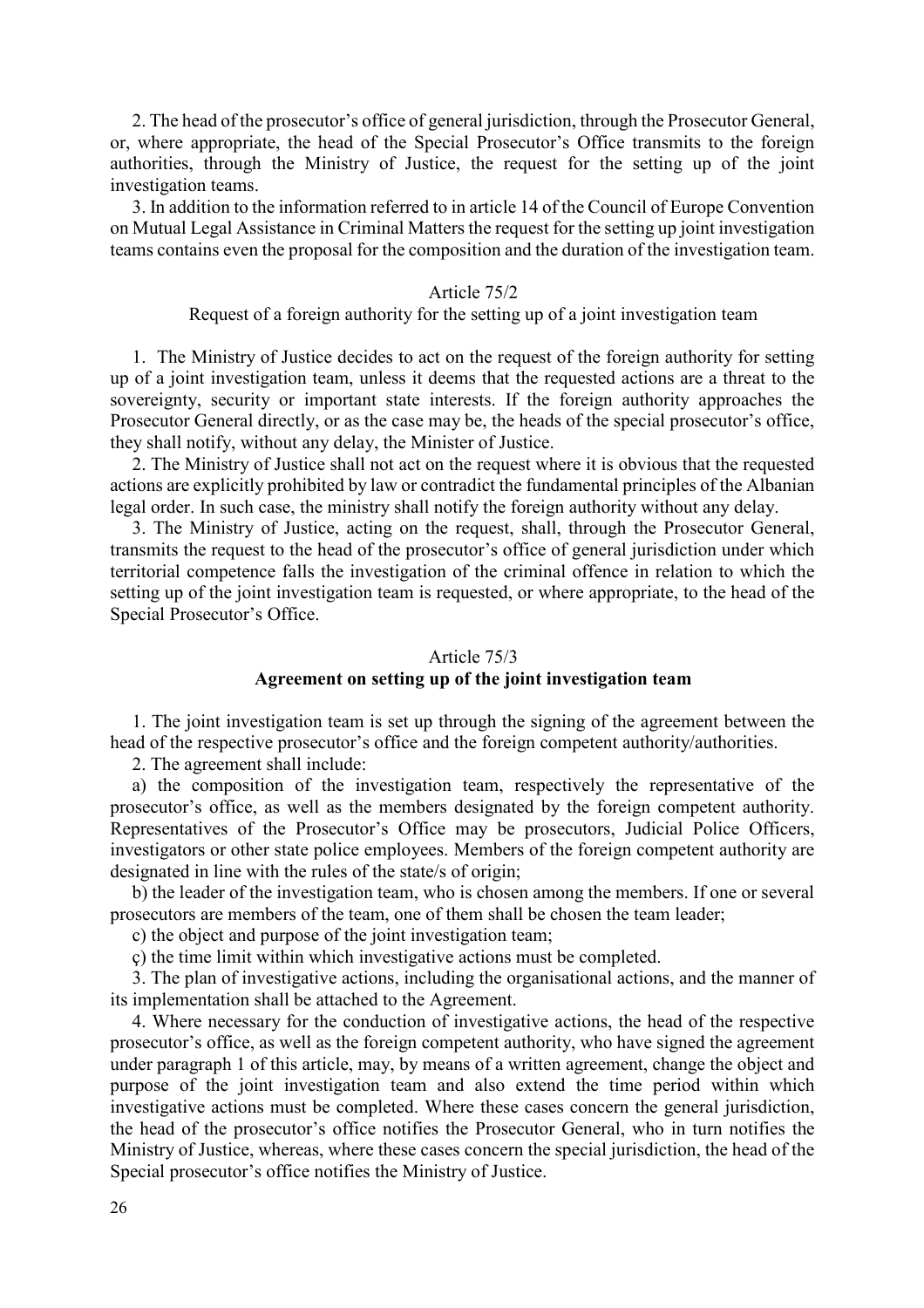5. The parties, for justified reasons, according to the rules of paragraph 4, may change even the composition of the joint investigation team by replacing one or several members, or adding new members.

6. The prosecutor leads the activity of the joint investigation team operating in the territory of the Republic of Albania, in any event, according to the provisions of article 304 of the Code of Criminal Procedure.

#### Article 75/4 **Criminal liability of members of the foreign competent authority**

1. Members of the foreign competent authority of a joint investigation team operating in the territory of the Republic of Albania, in the sense of their criminal liability, acquire the capacity of the person exercising public functions and such functions are exercised to fulfil the duties and procedural actions assigned to this person in the capacity of the judicial police.

2. The prosecutor, by means of a reasoned decision, may make a disposition that the members of the foreign competent authority do not participate in the conduction of certain investigative actions in the territory of the Republic of Albania.

# Article 75/5 **Use of obtained evidence**

1. The joint investigation team shall operate in the territory of the Republic of Albania in line with the provisions of the Albanian legislation in force.

2. The dossier of adjudication, as per the definition of article 332/ë of the Code of Criminal Procedure shall include even the records of one-time actions conducted by the joint investigation team.

3. In line with the provisions of this chapter, the investigative actions conducted by the joint investigation teams outside the territory of the Republic of Albania have the same probative value as the same investigative actions conducted in the territory of the Republic of Albania, and they may be used in judicial examination in line with the provisions of the Albanian legislation.

4. Information obtained lawfully by members of a joint investigation team which is not otherwise available to the foreign competent authority may be used for the following purposes: a) for the purposes for which the team has been set up;

b) subject to the prior consent of the State where the information became available, for detecting, investigation and prosecuting other criminal offences. Such consent may be withheld only in cases where such use would endanger criminal investigations in this state, or if, in a similar case, that state would act on the letter rogattory;

c) for preventing an immediate and serious threat to public security, and without prejudice to subparagraph (b) of this paragraph, if a criminal investigation is opened;

ç) for other purposes agreed between states setting up the joint investigation team.

5. The head of the prosecutor's office who has concluded the agreement on the setting up of the joint investigation team may request to the foreign competent authority that, for needs of investigation or adjudication, other than those defined in the agreement setting up the joint investigation team, to delay the use of information received from the members of the investigation team and which may not be made otherwise available, if such information may impair investigation of criminal proceedings being conducted in the country, for a period of no longer than 6 months.